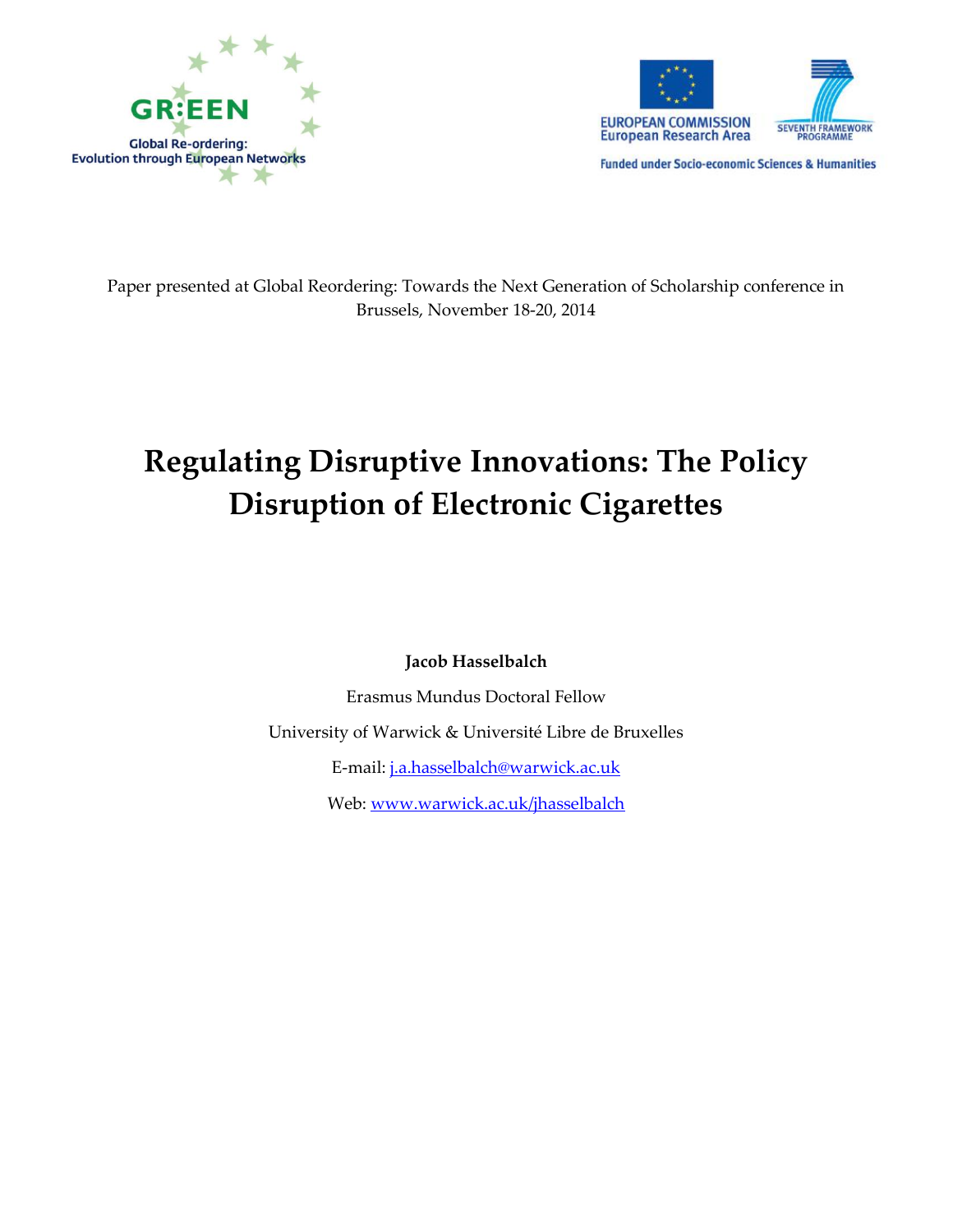### Abstract

This paper draws on the example of e-cigarette regulation in the European Union to introduce the concept of policy disruption. To do so, I make two analytical distinctions: first, between disruptive technologies and disruptive innovations, and second, between disruptive innovations and policy disruptions. Policy disruptions are the political fallout of disruptive innovations. They are caused by a deficit in regulatory capacity due to rapid increases in the rate of change in a regulated market. Not all disruptive innovations cause policy disruptions. Disruptive innovations that are fast-moving, novel and obscure allow disruptors to move before regulators, catching them off guard. When the innovations are controversial, they build political pressure. Due to technicality, complexity, and transnationality, policy disruptions are sustained and difficult to address. Policy disruptions can be adapted to by making regulation faster or making the market slower, and examples of this are provided. By revisiting the evidence, I argue that there is evidence that e-cigarettes have created a policy disruption in the EU.

**Key words:** disruptive innovation, electronic cigarettes, regulation, European Union, policy disruption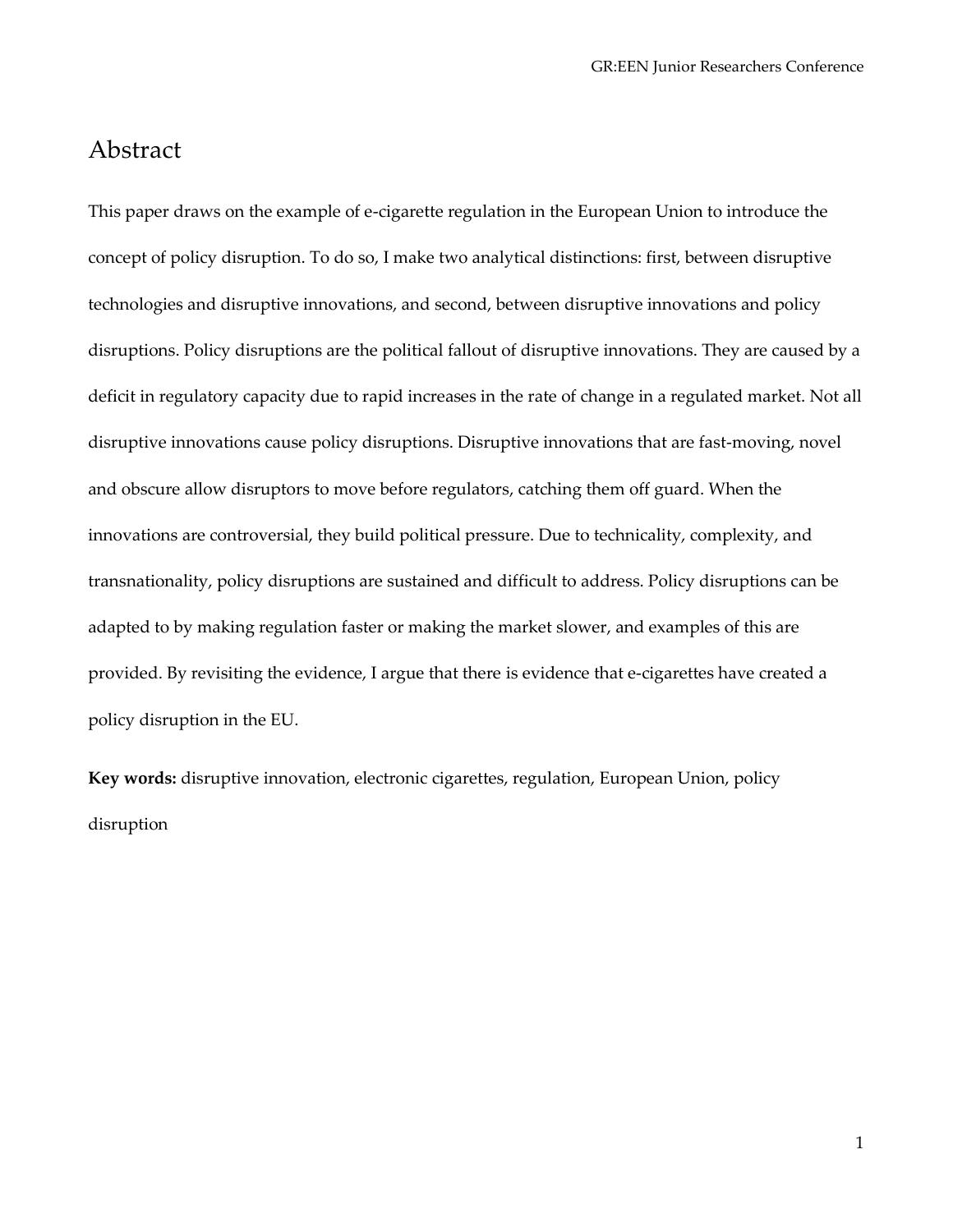## Introduction

1

In an excerpt from their 2013 annual report, Goldman Sachs identify eight disruptive themes. The excerpt, called "The Search for Creative Destruction", refers to Schumpeter's original coining of the term in 1942 and defines creative destruction as a process that is "driven by product or business model innovation – often abetted by technology – that results in a superior value offering for consumers, be it higher performance, greater convenience, or lower cost" (Boroujerdi 2014). The first of these disruptive themes are electronic cigarettes, or e-cigarettes, that have "the potential to transform the tobacco industry." According to the excerpt, e-cigarettes are possibly more than 99% less harmful than normal cigarettes and offer an economic bargain as well. On August 7, 2013, Goldman Sachs predicted that e-cigarettes could grow to 10% of the total tobacco industry volume and 15% of the profit pool by 2020. These considerations make e-cigarettes a fast-growing and highly lucrative market. In the United Kingdom alone, the number of e-cigarette users has tripled from 700,000 in 2012 to 2.1 million in 2014 (ASH 2014). The global market for e-cigarettes and vaporizers grew from \$1.7 billion in 2013 to \$2.5 billion in 2014.<sup>1</sup> Initially pushed by small, independent enterprises, big tobacco companies have taken notice of the profits being made and are starting to buy up or enter the e-cigarette market. All the major labels now own e-cigarette ventures (Grana et al. 2014).

<sup>&</sup>lt;sup>1</sup> See [http://online.wsj.com/articles/big-tobaccos-e-cig-push-gets-a-reality-check-1409078319,](http://online.wsj.com/articles/big-tobaccos-e-cig-push-gets-a-reality-check-1409078319) accessed October 23, 2014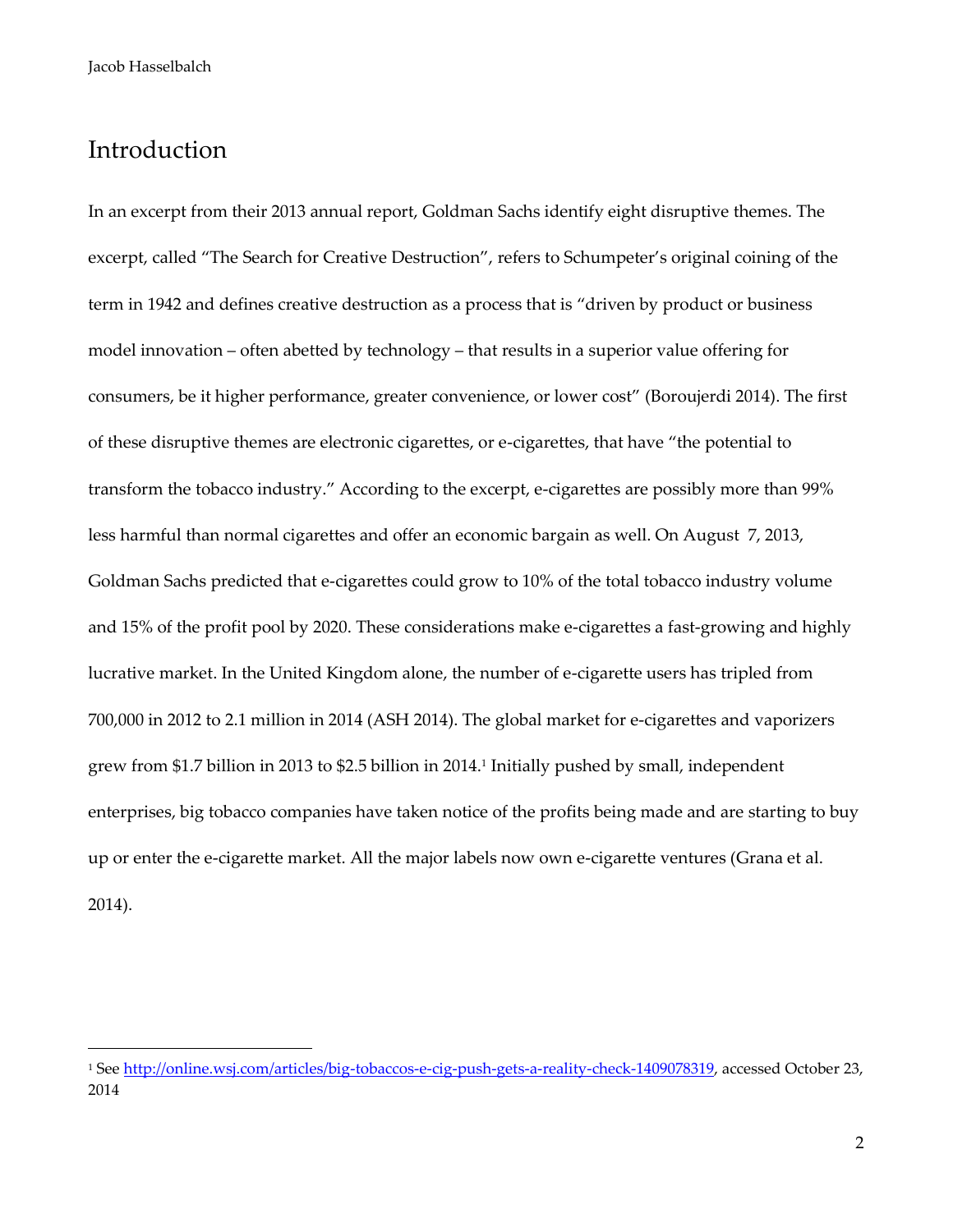E-cigarettes are a disruptive innovation that have raised important regulatory concerns that have so far been very difficult to accommodate. The purpose of this paper is to rely on the example of e-cigarettes to make a distinction between disruptive technologies, disruptive innovation, and policy disruption. In doing so, I reflect on what it is that makes some innovations disruptive, what it means to be disruptive (and disruptive to whom?), and why disruptions are difficult to regulate. These reflections draw on literature from studies on management, innovation, science and technology, public policy, regulation and sociology. Engaging with the social and political ramifications of disruptive innovations such as e-cigarettes requires a truly interdisciplinary approach. In the remainder of this section I provide some background on e-cigarettes and the regulatory dilemmas they create.

E-cigarettes were invented by the Chinese pharmacist Hon Lik in the early 2000s (Grana et al. 2014). Also called personal vaporizers, they are devices that usually come in the form and size of a large pen. They contain a battery, a heating element and a nicotine-containing liquid solution. The solution is heated up to produce a mist or vapor rather than cigarette smoke. This produces the feel of smoking without the more harmful side effects of actually combusting tobacco leaves.. Because of this, e-cigarettes are an attractive alternative to smokers in search of healthier ways to enjoy their habit. Their appeal lies in being much closer to the sensation of regular smoking than other nicotine replacement products such as chewing gum, band-aids or snus. Thus, in addition to catching the interest of the big tobacco companies, pharmaceutical producers have also taken note of the possibility of using e-cigarettes as a smoking cessation tool. These characteristics, coupled with the growing social pressure on regular smoking, have paved the way for their rapid uptake.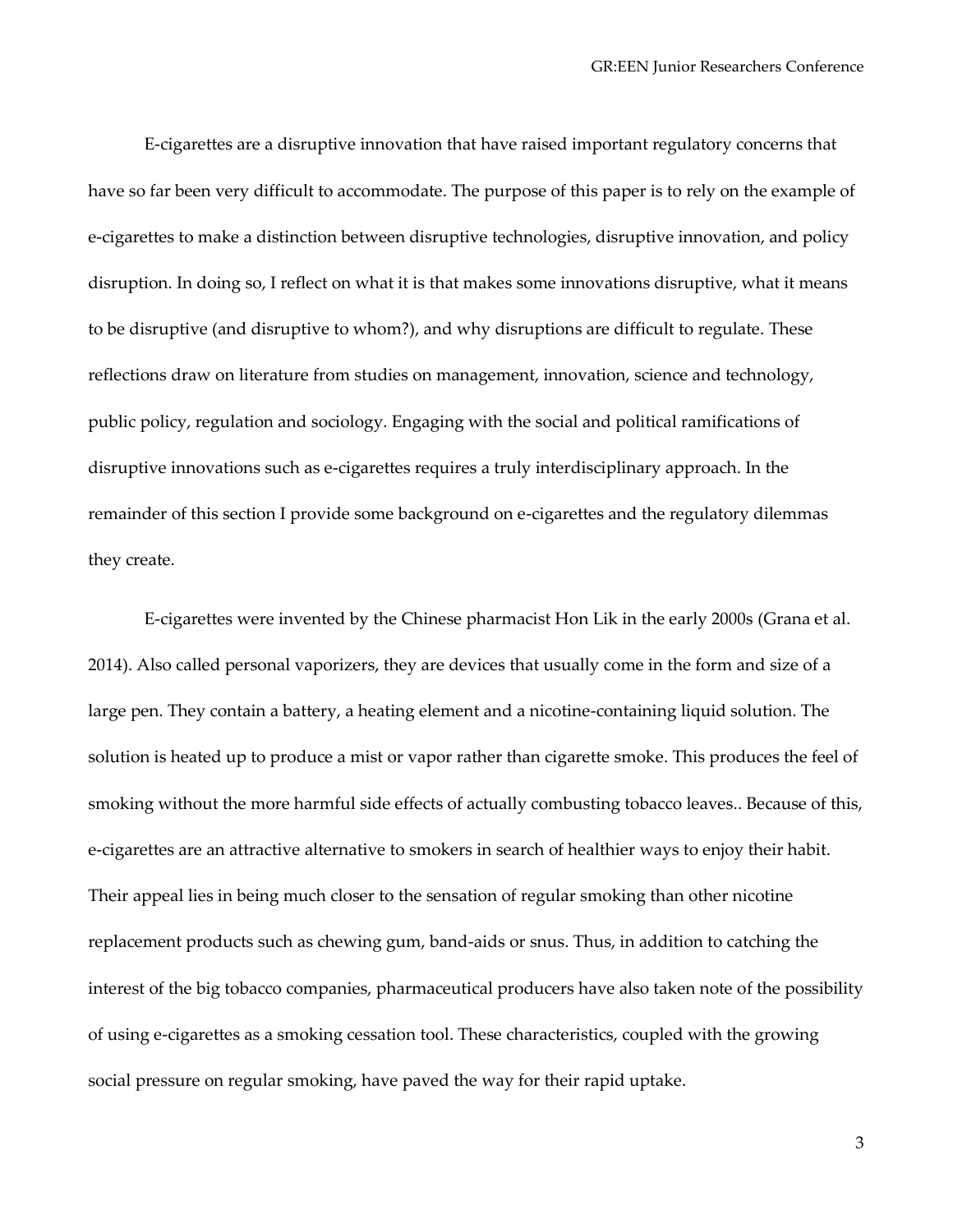1

The growing popularity of e-cigarettes has not been uncontroversial however. Fuelled by internet sales, the market developed and evolved so fast that regulators were forced into a reactionary role rather than steering. This led many people to describe the e-cigarette environment as a "regulatory Wild West". <sup>2</sup> Others have described it as a new golden age for tobacco companies mirroring that of the 1950-60s, who suddenly find themselves with new products to advertise and sell with little to no restriction (Rudin & Alcock 2014). Worldwide regulatory answers vary from none at all to complete bans, but the tempo of the e-cigarette market has resulted in a policy environment that is itself evolving at an unprecedented rate. At the heart of the regulatory debate lies the question of how e-cigarettes relate to existing tobacco or pharmaceutical policies. What makes the regulatory debate very difficult to address is the fundamental uncertainty regarding their safety:

"Given how long it took to discover the link between smoking and lung cancer when the risks were so great, we have to accept that it will probably be more than 30 years before we would have a chance of being able to use epidemiology to quantify risks from e-cigarette use. In fact we may never be able to do so because we are *chasing a moving target* in terms of the products and their development." (West & Brown, 2014, p. 442, emphasis added)

Without the assurance of epidemiology trials, public health professionals have to rely on toxicology tests to estimate the risks of e-cigarette use. While such tests agree that the toxicity of e-cigarettes is well below that of normal cigarettes (at about  $1/20<sup>th</sup>$  of the level), toxicity tests do not provide the same level of certainty as epidemiology trials that involve a large number of participants over a longer span

<sup>2</sup> See e.g. [http://www.npr.org/2013/10/21/239269426/e-cigarettes-a-nearly-2bn-industry-a-regulatory-wild-west,](http://www.npr.org/2013/10/21/239269426/e-cigarettes-a-nearly-2bn-industry-a-regulatory-wild-west) accessed October 24, 2014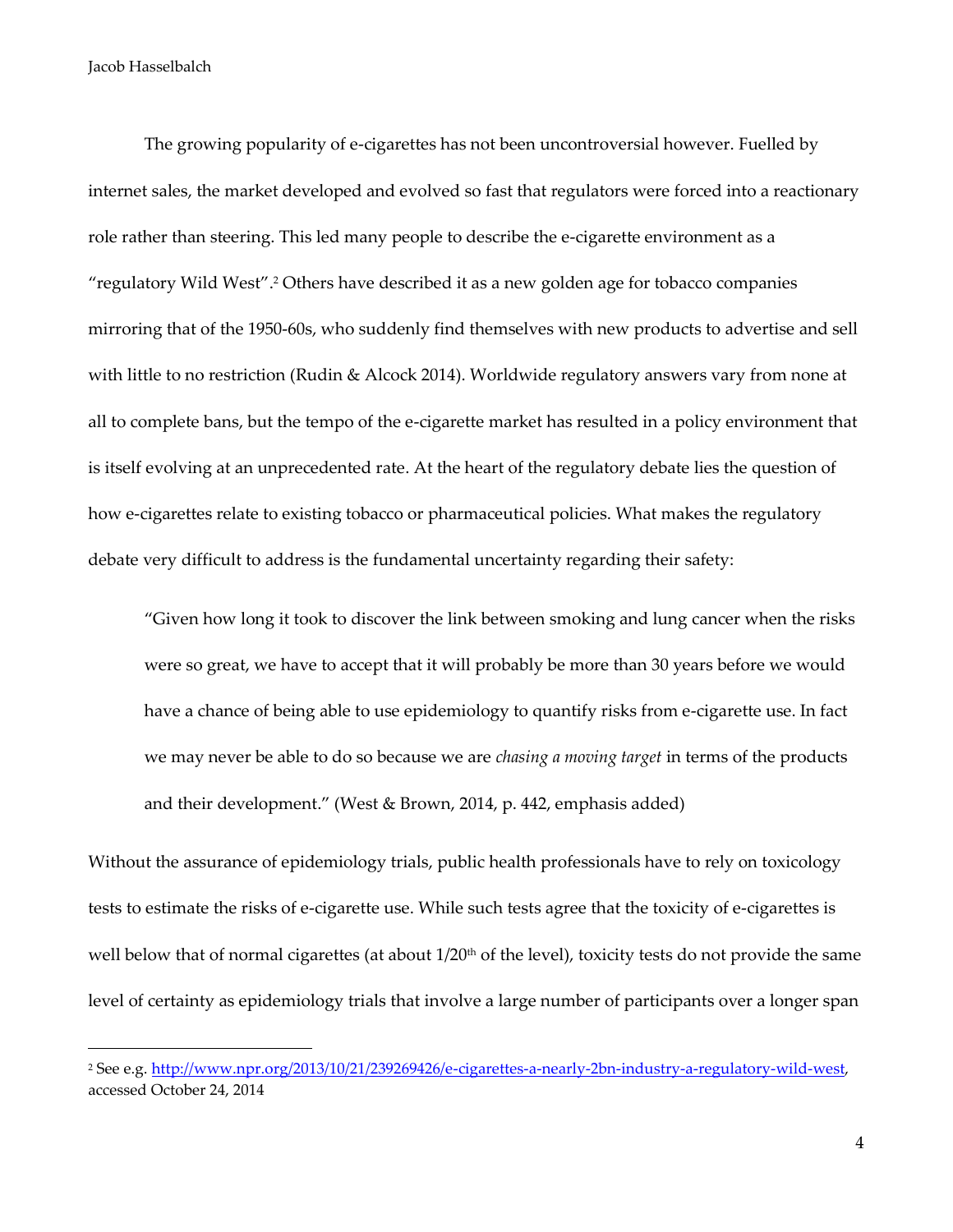of time. There could be other risk factors associated with the use of e-cigarettes that only become apparent over time or that are not covered by toxicology tests. Adding to the safety concerns is the wide variability in e-cigarette product engineering. Most of the devices are manufactured in mainland China, and studies have found variance in nicotine concentrations, volumes of solution, carrier compounds, additives, flavors, battery voltages and quality of manufacturing (Grana et al. 2014).

In addition to unknown long-term health impacts, three different social or behavioral effects are often raised as concerns. First, there is the concern that widespread use of e-cigarettes will renormalize smoking. The prevalence of e-cigarettes could thus lead to an increase in smoking of normal cigarettes, or a slowing down of the rate of decline. Second, there is only limited evidence that e-cigarettes aid in smoking cessation. Most studies find that they are no more successful than other pharmaceutical quitting aids (West & Brown 2014). Third, some worry that e-cigarettes could function as a gateway drug – that is, leading previous non-smokers into smoking normal cigarettes. In all these concerns, the main obstacle to realizing certain answers is the novelty of e-cigarette use and the ongoing rapid evolution of the market. Long-term epidemiology trials will have to wait thirty years. The social and behavioral effects could be measured before then, but currently there is no consensus. Once more conclusive measurements start to materialize however, there is still the concern that such effects are contingent to specific cultural contexts and may not be generalizable.

All of this leaves regulators in a difficult position. Acting on the assumption that e-cigarettes will reduce the harms of smoking by serving either as a cessation tool or by replacing normal cigarettes, regulators are under pressure to set clear guidelines concerning their production,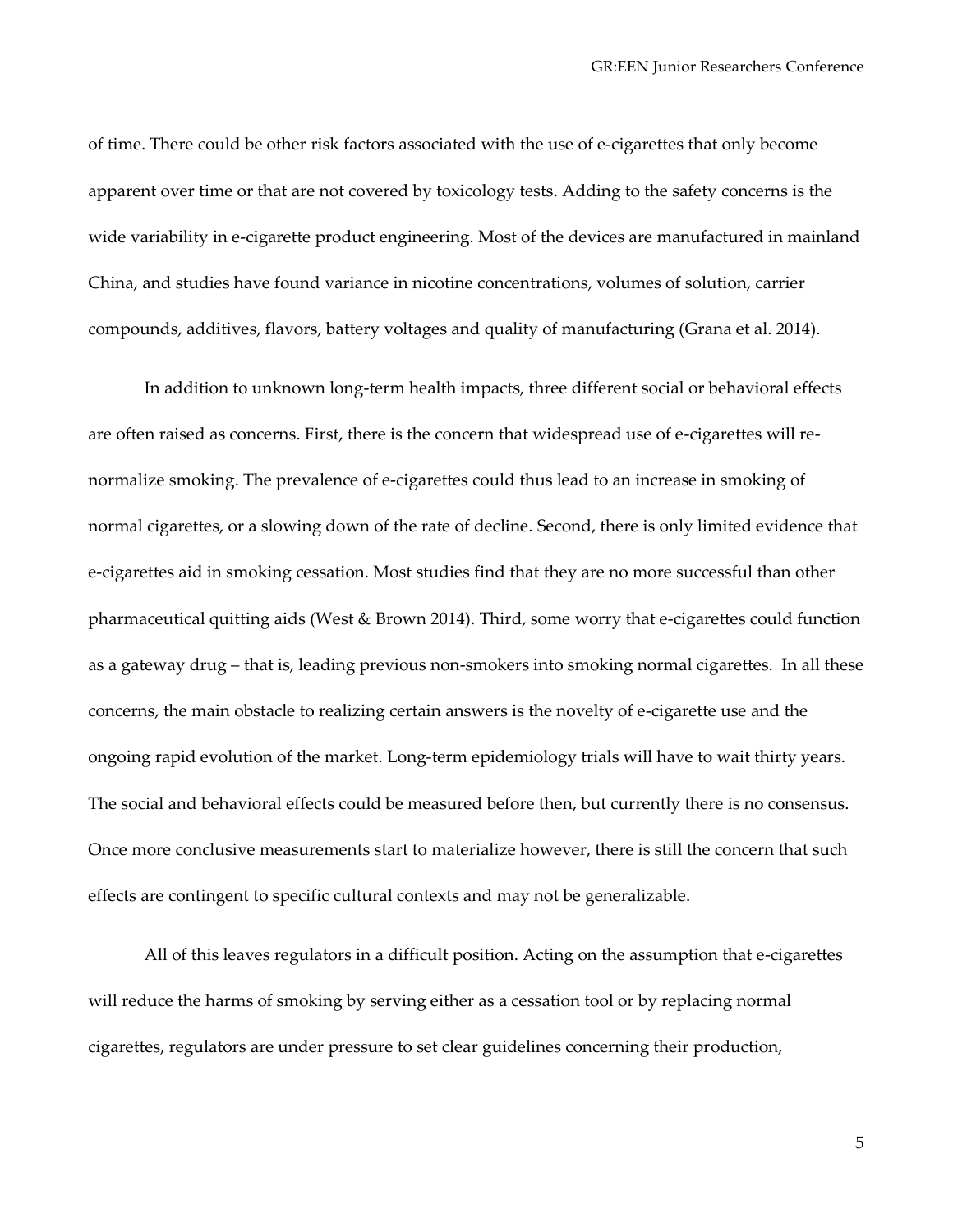distribution and consumption. Policymakers that care about public health are facing a dilemma: if they ban e-cigarettes, they could possibly forego a momentous opportunity to reduce the harm of smoking – but if they support e-cigarettes, they risk providing tobacco companies with new sources of revenue and re-normalizing smoking, as well as exposing users to unknown long-term risks. This strange double bind is summarized in the following quote:

"This brings us back to the question as to why some individuals and bodies involved in public health are so opposed to e-cigarettes. It may be a concern over how things might turn out in the future given commercial incentives, puritanical ethics, distaste for any industry profiting from a psychoactive drug, inappropriate application of a medical rather than a public health model, or even just a gut feeling that e-cigarettes are bad. Whatever the reasons, it is important that interpretation of the evidence and communication with policy makers and the public is not distorted by a priori judgements." (West & Brown 2014, p.443)

What does objective, evidence-based policy look like when there is no scientific consensus? How can policymakers proceed without resorting to a priori value judgements in these cases? How do they determine their policy positions in complex and fast-changing fields that lack scientific consensus? Regulating e-cigarettes demands that we engage with these types of questions and pay attention to how practices constitute the policymaking process. Under conditions of complexity, interests emerge out of social interaction and do not determine it (Woll 2008). Ideas and discourse matter, but focusing solely on these blinds us to material conditions (Adler & Pouliot 2011) or the social relations and positions that make the recognition of expertise possible (Lazega 1992; Seabrooke 2014). Practices,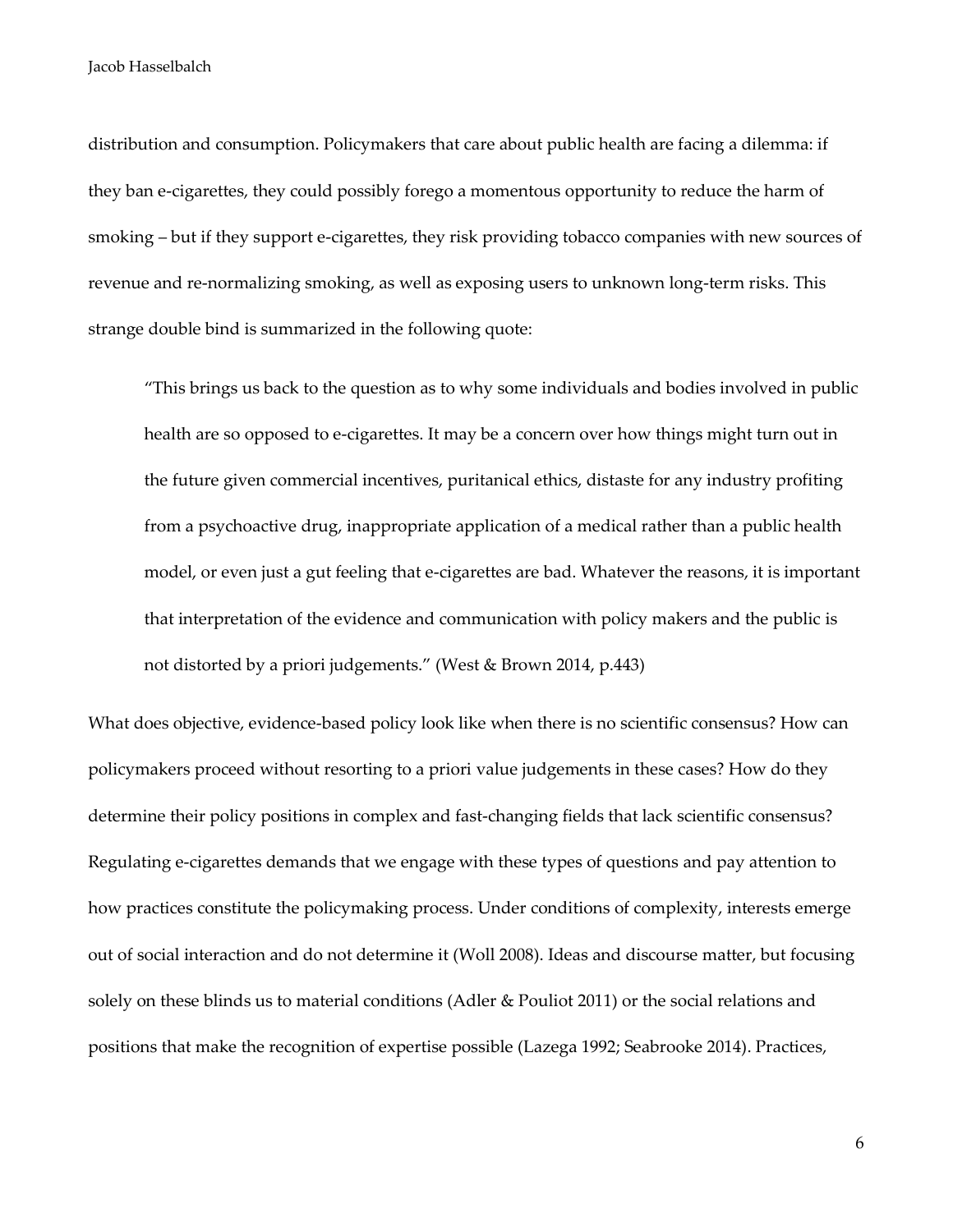everyday performances of shared and contested knowledge, force us to engage with the relationships between structure and agency, materiality and discourse, and stability and change (Adler & Pouliot 2011, p.2). It is not a grand theory of the social, but it is a better way to approach areas of research where it is advisable to avoid any pre-social determination of interests or identities (Seabrooke & Tsingou 2009). It is therefore clear that this case study exposes more fundamental questions about modern notions and practices of policymaking under conditions of complexity, as well as questions about how these should be approached by researchers. These types of questions are especially brought forward by disruptive technologies and disruptive innovations, such as e-cigarettes. They are important to deal with because disruptions are often the cusp of wide-spread societal change, and their regulation will determine how risks and rewards are distributed across societal sub-groups. In the next section I clarify what is meant by disruptive technology and disruptive innovation. Following that, I identify and define the concept of policy disruption and show how e-cigarettes are an example of this. The final section reflects on how to study policy disruptions by drawing on insights from the regulatory debates concerning e-cigarettes.

## Disruptive technology and disruptive innovation

The case example in the previous section illustrates the difference between disruptive technology and a disruptive innovation, and it implies a number of considerations about what it means to be disruptive. I situate this discussion in more recent literature on disruption, although the idea traces its intellectual heritage at least back to Schumpeter's (1942) "creative destruction", itself adapted from Marx. In the management literature, the term "disruptive technologies" originates in Bower &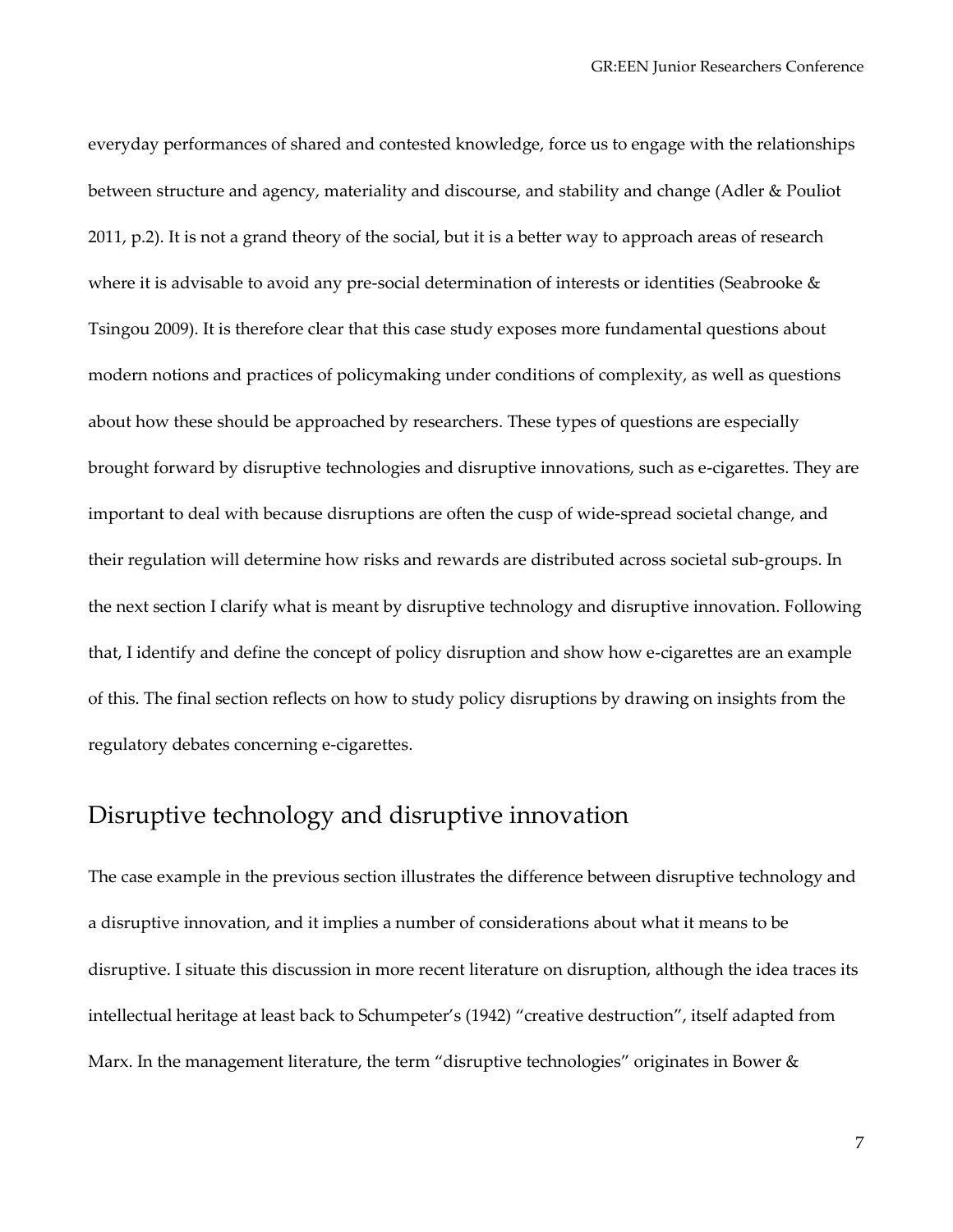Christensen's (1995) article in the Harvard Business Review: "Disruptive technologies: Catching the wave". Through a study of the computer disk drive industry in the 1980s, the authors make the distinction between sustaining technologies and disruptive technologies. Sustaining technologies are those that provide incremental improvements to product characteristics that are already valued by customers. Disruptive technologies, on the other hand, introduce a different package of product characteristics to the one valued by mainstream customers, and initially these products tend to perform worse on a few key dimensions. At the outset, therefore, they are offered in smaller niche markets, where their specific characteristics are especially valued. Over time however, the products that rely on disruptive technologies improve at a quicker rate than the sustaining technologies of a mainstream market. This results in a previous niche product suddenly becoming mainstream, when their value proposition exceeds that of earlier products. The example of the disk drive industry in the 1980s is telling: each time the diameter of disk drives shrank (from 14 inches to 8, then to 5.25, and finally to 3.5), the new technology was initially shunned by incumbents and left for new entrants to take advantage of until they dethroned the incumbents. In a series of follow-up books, Christensen and co-authors chart the same developments in a series of other industries and sectors (Christensen 1997; Christensen & Raynor 2003). Although the validity of the theory and its uncritical application to societal domains such as schools and hospitals has been criticized (Lepore 2014), disruptive innovation remains one of the most widely cited and influential ideas in modern business.

Christensen's analyses of disruptive innovation focuses on mutual cycles of readjustment between firms, competitors and customers. The role of the state goes unexamined in these accounts. In management and economics, the state is most often seen as getting in the way of innovation by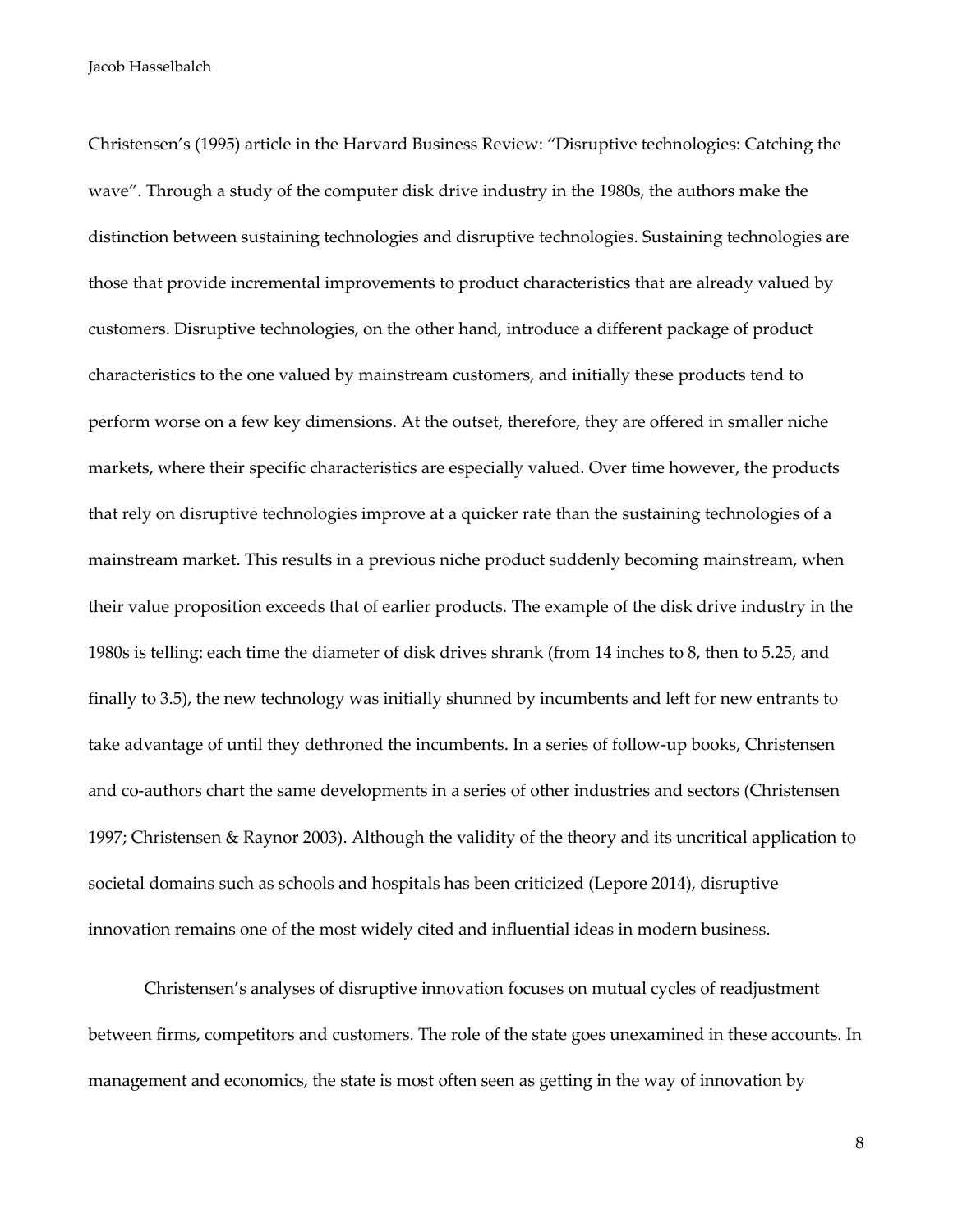excessively regulating market activity, which it should only do when absolutely necessary to correct market failures (Williamson 1971). The strongest challenge to this notion of a passive state comes from Mazzucato's (2013) book *The Entrepreneurial State*. In this book she forcefully argues that the most dramatic innovations of our times, such as the Internet, could not have been accomplished without state involvement. She provides an illustrative example of the Apple iPhone in order to demonstrate that each of the core technologies that made the iPhone such a disruptive product have their origins in state-funded research programs, often with military uses in mind. While Christensen, Bower and Raynor are preoccupied with how disruptive technologies impact individual firms and industries, Mazzucato is more interested in where disruptive technologies originate, and how the public can benefit from a stronger role of the state in innovation systems.

Mazzucato admits, however, that while the core technologies of the iPhone have their origins in state-funded programs, it took the visionary design and marketing skills of Apple coupled with their efficient production and distribution channels to turn those technologies into a compelling product. There is thus a distinction to be made between *disruptive technologies* and *disruptive innovations*, which I define as follows: Disruptive technologies imply those technologies that present remarkably better or faster ways of accomplishing something. Disruptive innovations make use of disruptive technologies to present end-users with a product or service that is remarkably better than existing versions, thereby creating a new market or radically altering the terms of competition in existing ones (and often both). Innovations imply a market and a commercial motive, while technologies do not. Disruptive technologies and innovations can both come from either the public or private sectors. The iPhone example suggests that the state may be more likely to fund research that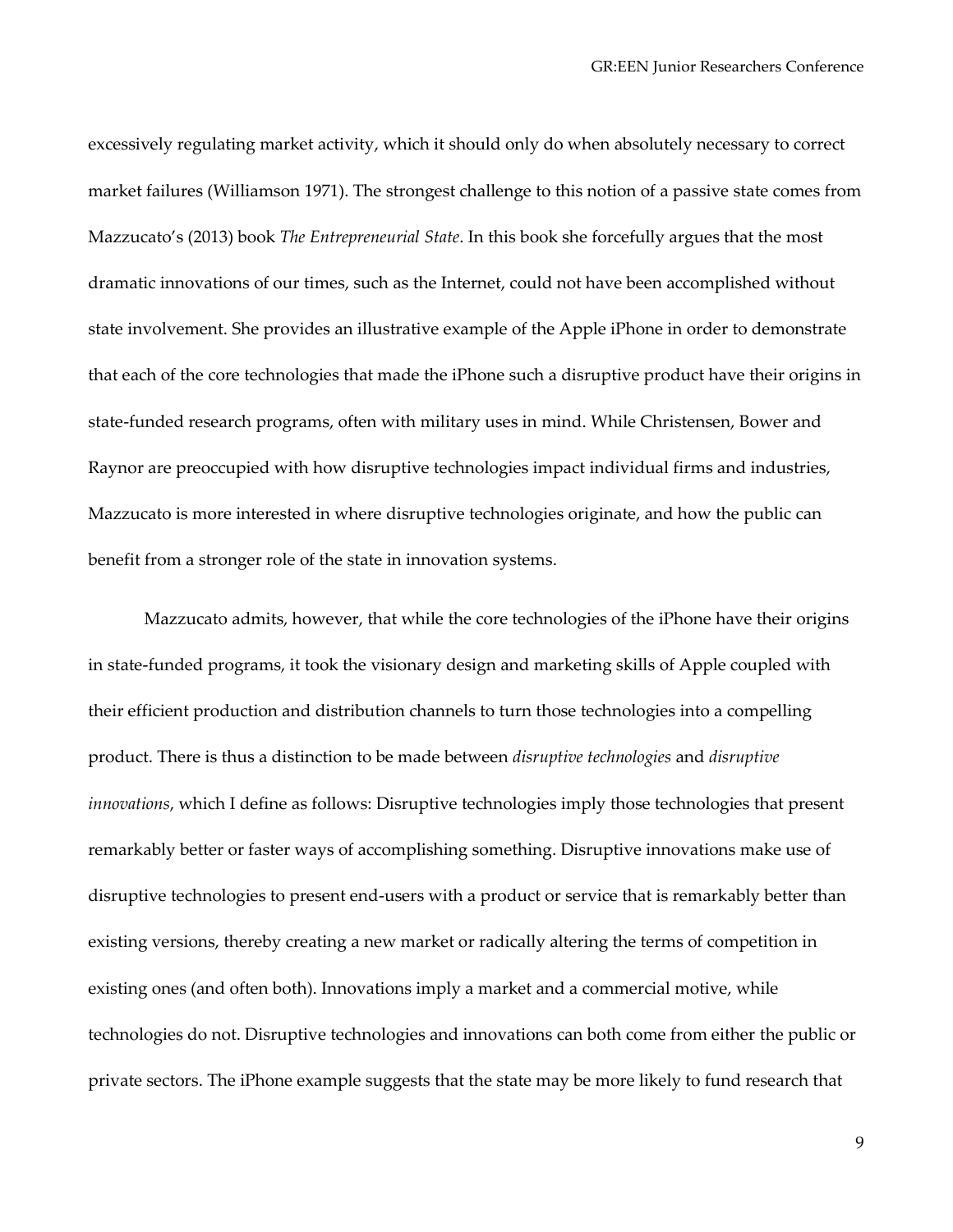results in disruptive technologies, which can become disruptive innovations when they are repackaged and sold to customers by companies. As an example, GPS (global positioning system) is a disruptive technology, while Google Maps is a disruptive innovation. Technologies are more neutral and can be repackaged to meet different needs – innovations equal this repackaging into actual products with well-defined value propositions. Another way to put it is that disruptive technologies are what make the product or service physically possible, while disruptive innovations ensure social appeal and economic viability. The distinction is semantic more than real, as it is often difficult in practice to draw the border between technology and innovation, but in the following I employ it as a heuristic device.

Disruptive innovations only become disruptive if they meet or create a demand. It is not enough to offer a compelling value proposition if there is no need or interest in it. There is thus a demand side of the equation in addition to the supply side discussed above. If states, universities and companies all play a role in the supply side of disruption, how can we conceptualize the demand side? Rao (2009) argues that radical innovations often flounder because their developers overlook the social and cultural mobilization needed to entice target customers into buying their product. Early adopters, what Rao calls market rebels, are instrumental in this regard.

Market rebels are more than early adopters of an innovation, however. Disruptive innovations, by their very nature, challenge the status quo in terms of interests, norms, values, practices and relationships. The social acceptance or rejection of an innovation is often dependent on the actions of activists who rely on 'hot causes' and 'cool mobilization' to organize their campaigns (Rao 2009). Hot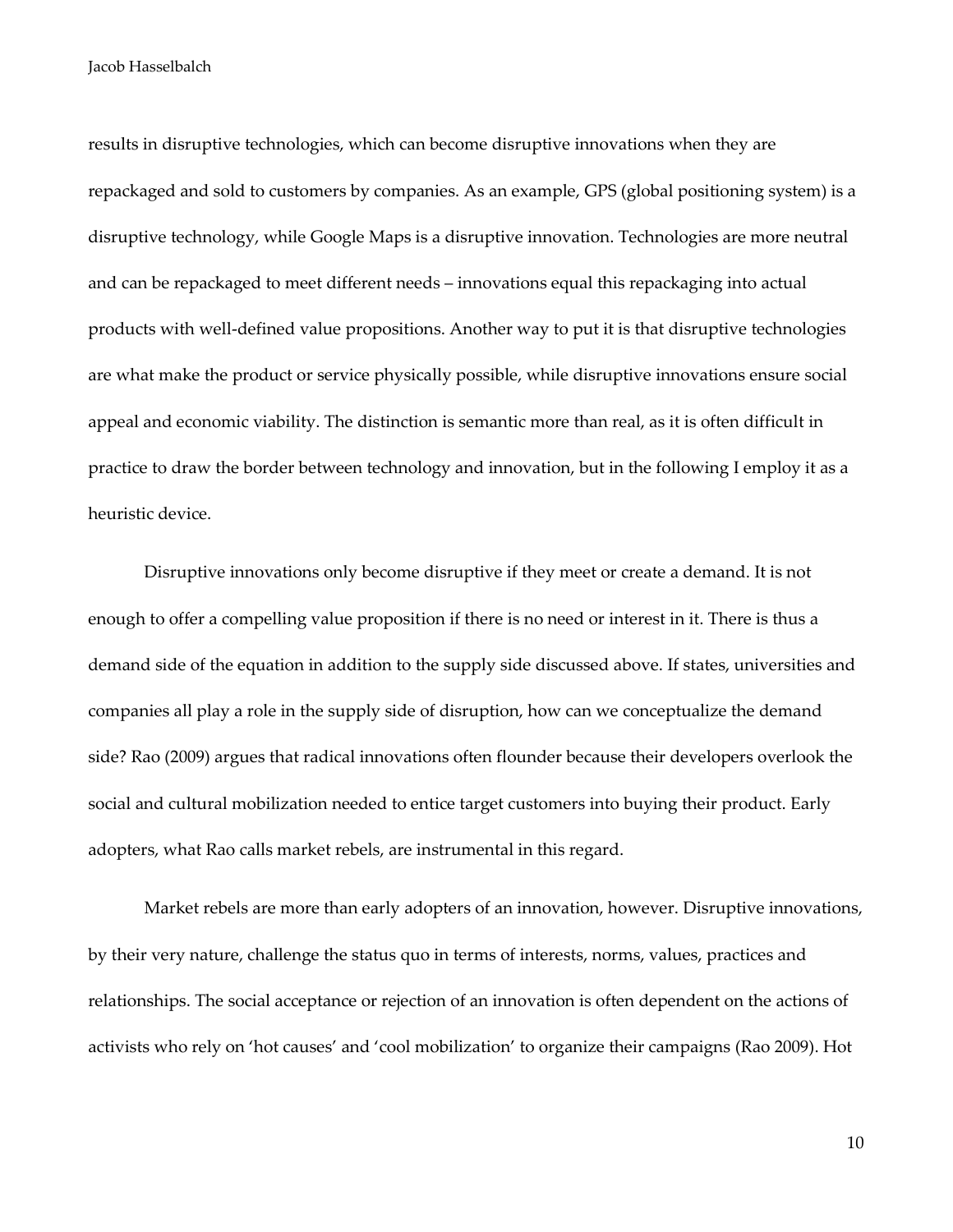causes are those that inspire feelings of pride or anger, arouse to action, and create identity. In the early days of the personal computer, an example of a hot cause was the negative reaction against the tyranny of centralized computing. Cool mobilization is the generation of social experiences, communities of feeling, that create new behavior. Hobbyist computer clubs are an example of this. Together, hot causes and cool mobilization power collective action, and collective action creates or constrains markets. According to Rao, personal computers would have faced very different market conditions if it were not for the activities and campaigns of market rebels that convinced the public of the PC's benefits and drove social acceptance. Social rejection is equally important, as the case of the biotechnology industry in Germany shows. Activists reduced biotechnology to genetic engineering and connected it to Nazi eugenics programs. This forced German pharmaceuticals to abandon existing plants in Germany and move production abroad.

The idea of market rebels makes a broader point about disruptive innovation, namely: disruptive innovations do not occur in a social vacuum. Innovations are not judged solely on instrumental terms by objective arbitrators. They are subjected to social interpretation and construction. E-cigarettes can be seen as either quitting devices like nicotine chewing gum, a new revenue stream for big tobacco, a safe way to smoke that supports entrepreneurial SMEs, or as something else entirely. The underlying disruptive technologies and their repackaging into innovative products provide the raw materials of a disruption, but the battle to determine how the innovation is perceived is equally important. For an innovation to become truly disruptive – that is to bring about real market and societal changes – technologies, value propositions, and social understanding have to be in harmony. Perception partly depends on expectations about the future impact of the innovation.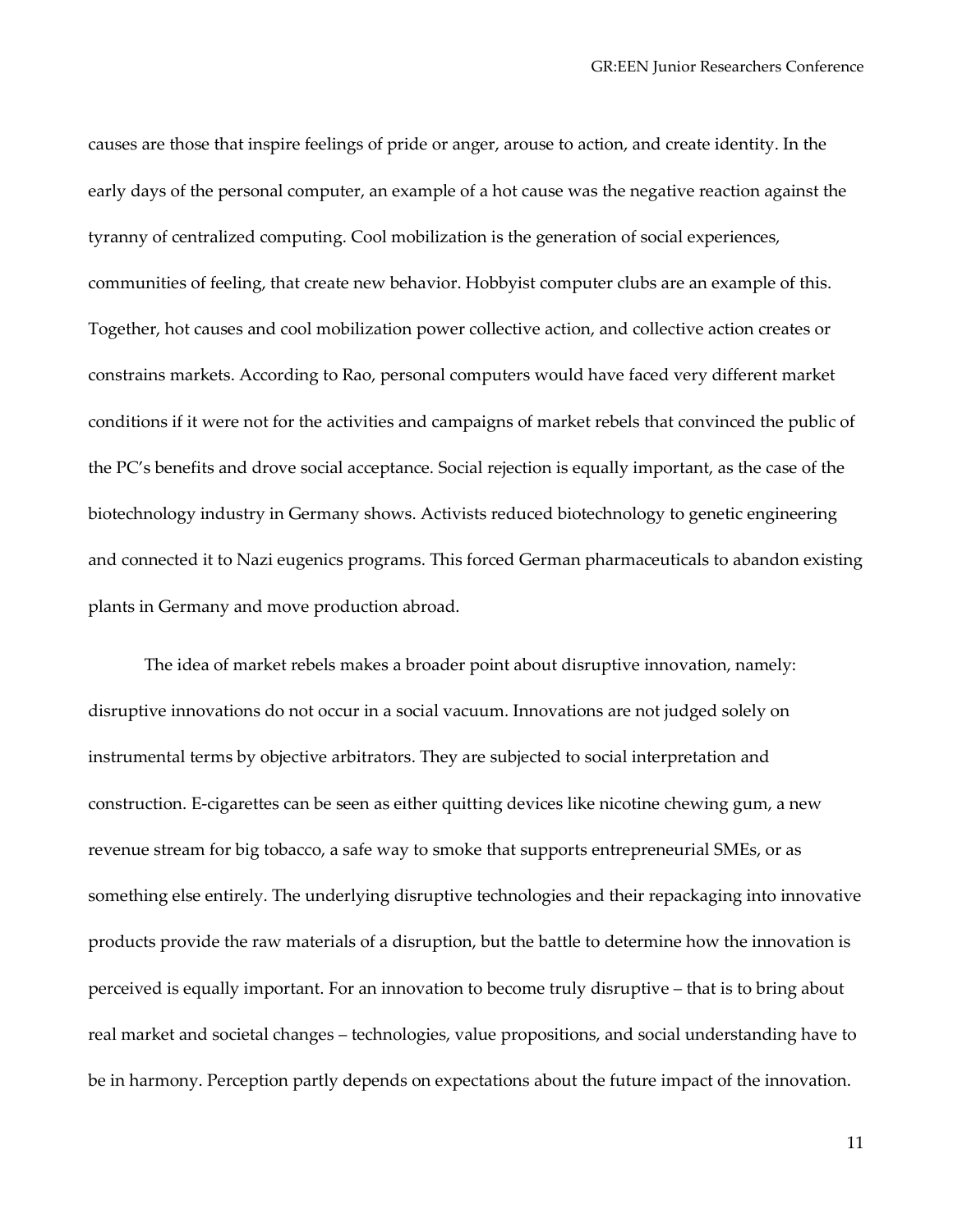Innovations are by definition new arrivals in society and markets, so extrapolating their current characteristics to future impacts is a key exercise in shaping perception (Beckert 2013). For these reasons, there is no ultimate yardstick of disruption, as it is inherently context-dependent and casespecific (Flyvbjerg 2001, pp.38–49).

There is no specific analytical or objective threshold at which something becomes disruptive. Rather, disruption is a characteristic that is both real and constructed (cf. scientific 'factishes', Latour 2010, pp.1–66). Innovations have to be perceived to be doing something better or different, and this is reflected in real market changes and real societal changes. For example, the e-cigarette disruption has led to the establishment of new firms selling new products that result in new social behavior, such as indoors vaping. While real changes are apparent to all, their meaning is subject to interpretation and contestation. Are indoors vapers patients using the newest nicotine replacement therapy to stop quitting, or are they re-normalizing smoking and making it culturally acceptable? The meaning of these changes are socially constructed, and the outcome of this construction has real consequences for the ongoing development of the market (Adler 1997).

How were e-cigarettes disruptive then? The underlying technologies of the e-cigarette are not particularly interesting in their own right (a battery, a heating element with a wick, and a nicotinecontaining liquid solution). Combined, however, their economic and social value proposition is compelling. In terms of the distinction between disruptive technology and disruptive innovation developed above, the primary technological driver that made e-cigarettes feasible was battery miniaturization. Battery miniaturization on its own does not lead to innovative ways to smoke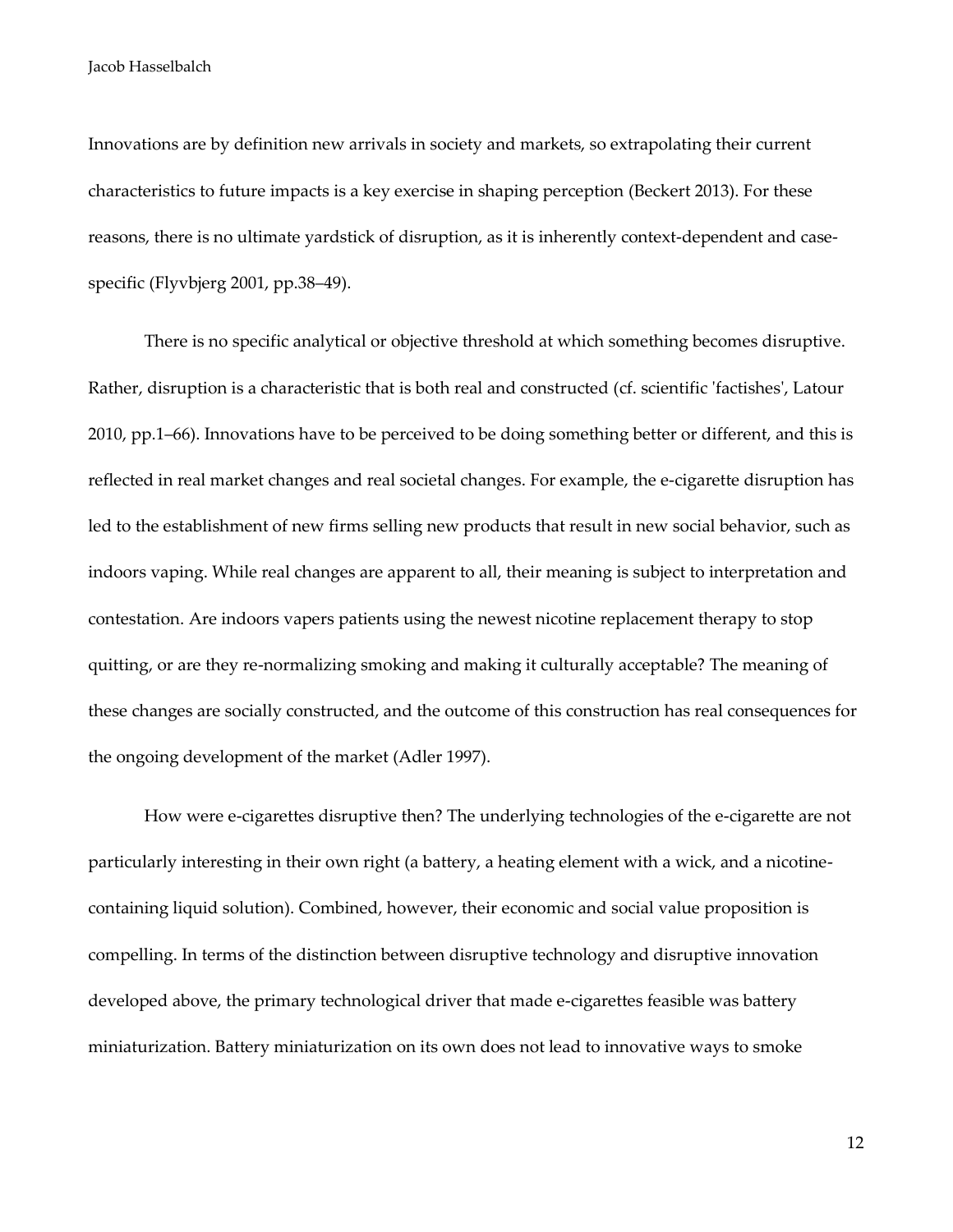however – the innovation of e-cigarettes was reliant on a concatenation of various factors: the demand for healthier alternatives, the increasing bans on smoking in public places, the economic feasibility of manufacturing e-cigarettes, and internet sales channels. The e-cigarette innovation presents smokers with an economic and health bargain that is incontrovertibly better than smoking regular cigarettes. They allowed a cottage industry to grow fast enough to gain the attention of the big incumbent tobacco companies. They have resulted in several hot causes (making smoking cool again, fighting big tobacco, public harm reduction from smoking) and cool mobilizations (trade associations, political movements, subcultures, blogs and do-it-yourself communities).<sup>3</sup> According to the Goldman Sachs report alluded to earlier, the growth potential of the e-cigarette market is enormous, and public health experts have estimated that for every 1 million smokers in the United Kingdom that switch to ecigarettes, 6000 premature deaths from smoking may be avoided each year (West & Brown 2014). If all of the UK's 9 million smokers switched, that would result in 54,000 premature deaths being avoided out of the 60,000 that would occur each year. Considering all of these features together leaves us with no option but to conclude that e-cigarettes are a truly disruptive innovation. Even with all of these stars aligned however, there is one aspect that will have a very strong influence on the future of the ecigarette market: politics, and decisions about legality and regulation.

#### *Bringing back politics*

1

A crucial part of the social response to disruptive innovation finds its manifestation in the form of political deliberation and regulation. In analyzing the relationship between innovations and

<sup>&</sup>lt;sup>3</sup> See [http://www.theatlantic.com/health/archive/2014/10/the-right-to-vape/381145/,](http://www.theatlantic.com/health/archive/2014/10/the-right-to-vape/381145/) accessed October 27, 2014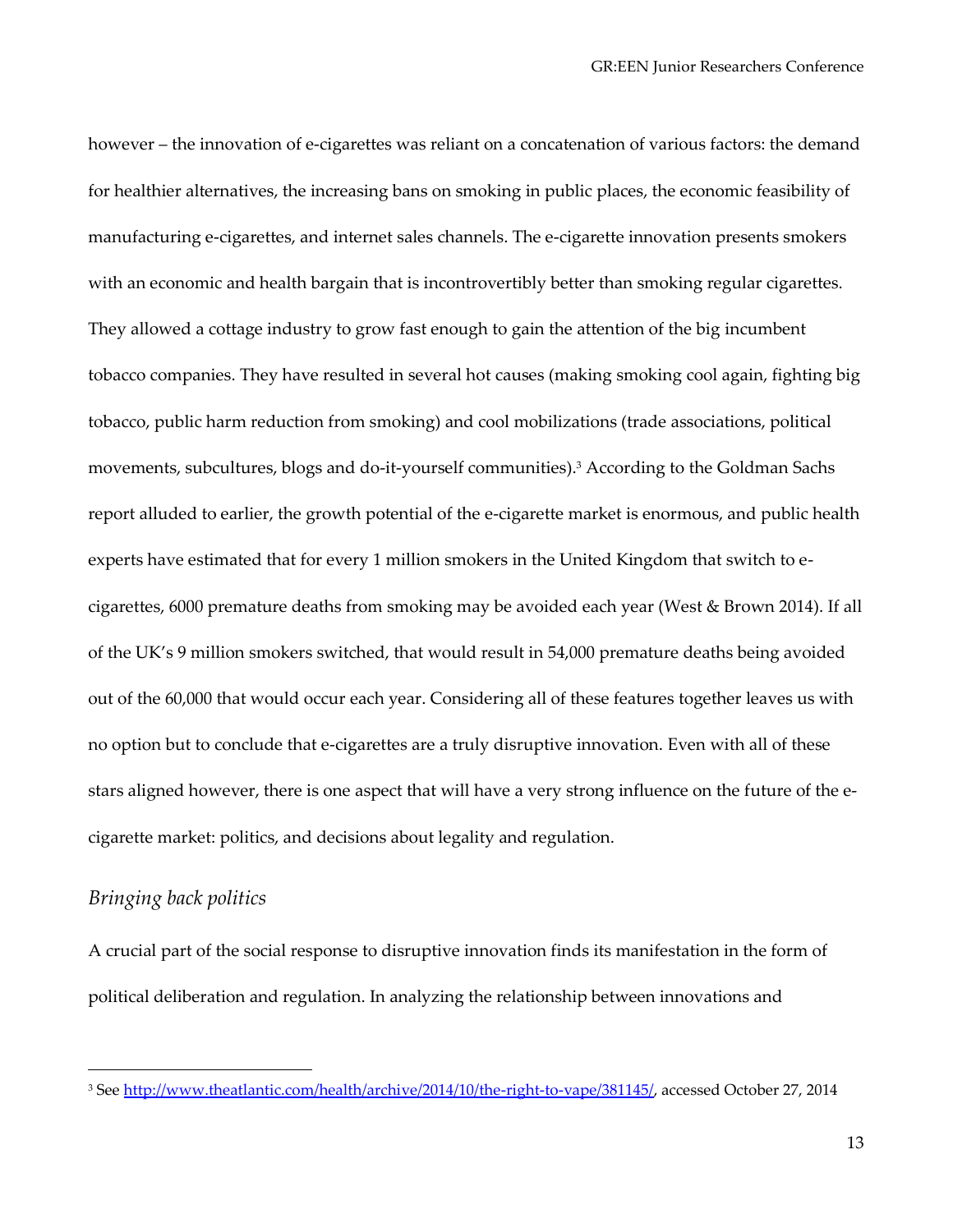regulation, it is apparent that a great deal depends on whether the regulator or the innovator moves first, so to speak. Sequence matters (Abbott 1990). When regulators move first, they are in the steering seat guiding the evolution of a new market. Regulation can either foster or hinder access to an innovation, and it can set the terms of operation and competition in the market. Examples of this include the markets for medical drugs that have to be approved by regulators on the basis of medical trials. Another example is the solar panel industry in European countries that subsidized private installation costs, such as Denmark and Germany. These types of interactions are well understood in the literature, where many studies are preoccupied with how regulation and state involvement can boost innovation and hence competitiveness of national economies or regions. Examples include, but are not limited to, the systems of innovation literature (Freeman & Soete 1997; Mazzucato 2013) working primarily from a tradition of economics, or the institutional competitiveness literature in political science (Campbell & Pedersen 2007; Marcussen & Kaspersen 2007).

However, when the innovator moves first, regulators are forced into a reactionary role of controlling a market that has evolved entirely outside their auspices or restructuring existing markets that have been disrupted. Regulation as reaction to innovation is less studied in the literature. Within comparative political economy, Ornston (2012) studies how the Nordic states restructured when their traditional low- and medium-technology industries, on which their wealth was based, came under pressure due to technological disruption. He argues that a specific Nordic model of neo-corporatism allowed Denmark, Finland and Sweden to leverage a history of state-industry or industry-labor relations to foster creative investments in R&D or skills development, allowing these small states to punch above their weight in high-technology competition. Markets that evolve outside the purview of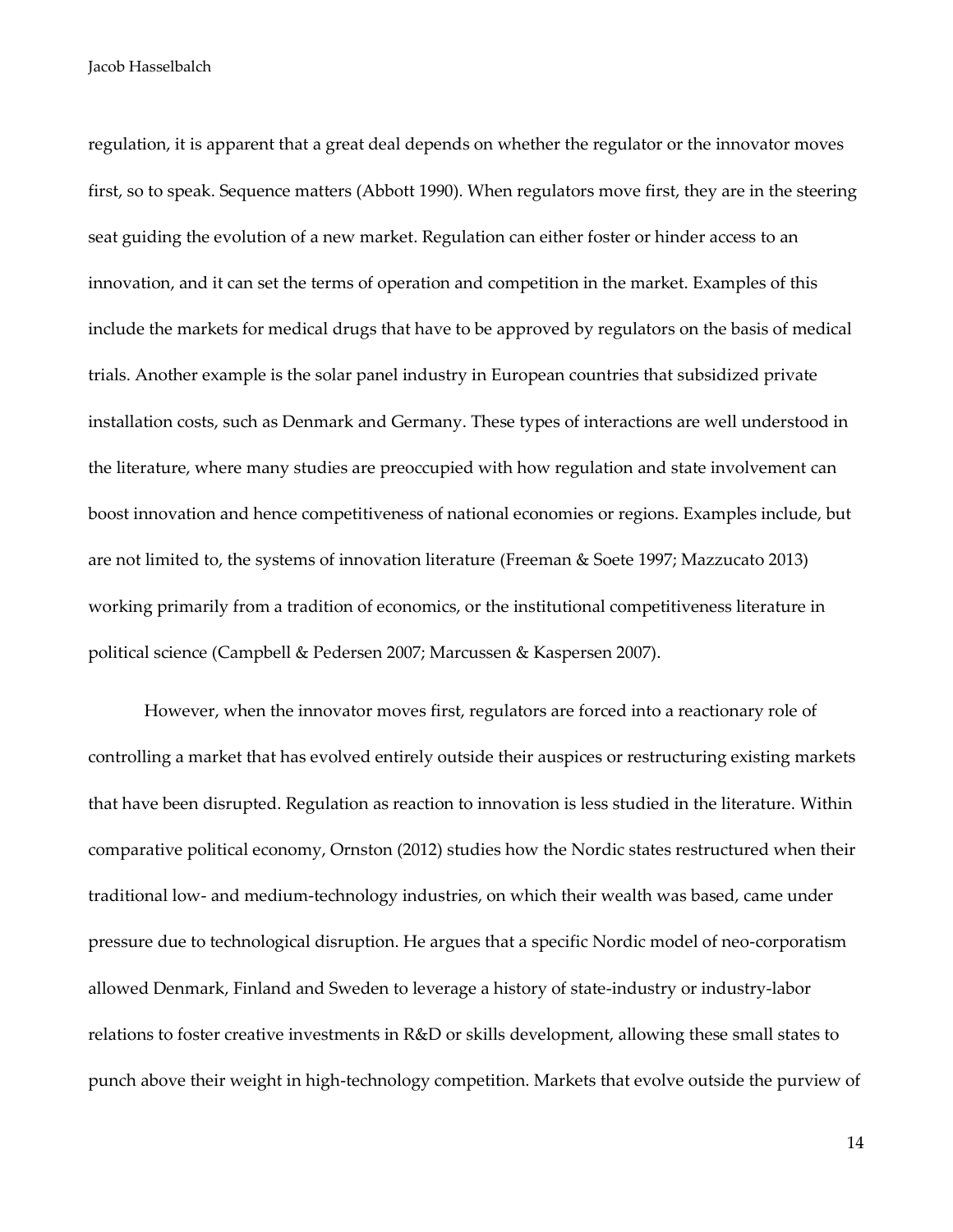regulators initially operate in a legal vacuum, or in regulatory grey areas. Newman (2008) has detailed the evolution of limited and comprehensive privacy regimes in the US and EU as responses to the increasing prevalence of electronic personal data in industrial societies. He argues that the development of very high regulatory capacity in the EU let them respond with stricter privacy rules than the self-regulation championed by the US. Expertise in transgovernmental networks are a crucial part of the explanation. Both Ornston and Newman are focused on explaining differences in outcomes, and less worried about understanding processes in depth. Understanding, *Verstehen* in the Weberian sense, should be a first step in the study of disruptive innovation given its socially constructed aspects as outlined above.

I suggest that three factors allow innovators to move first: novelty, speed, or obscurity. Novelty means that the innovation is a product or service that does not fall neatly into any preconceived regulatory category or framework. It will be something new, something that regulators encounter for the first time. Speed means that the innovation creates a market that evolves rapidly, both in terms of reaching a large customer base quickly and in terms of changes in the characteristics of the market (e.g., rapid changes in the number and size of firms or variations in product/service design). Obscurity means that the genesis of an innovation followed a series of developments that were outside the purview of regulators, and that the transactions in the resulting market likewise occur through channels that do not require explicit regulatory involvement or approval. When innovations exhibit all three of these factors, regulators have no choice but to act second.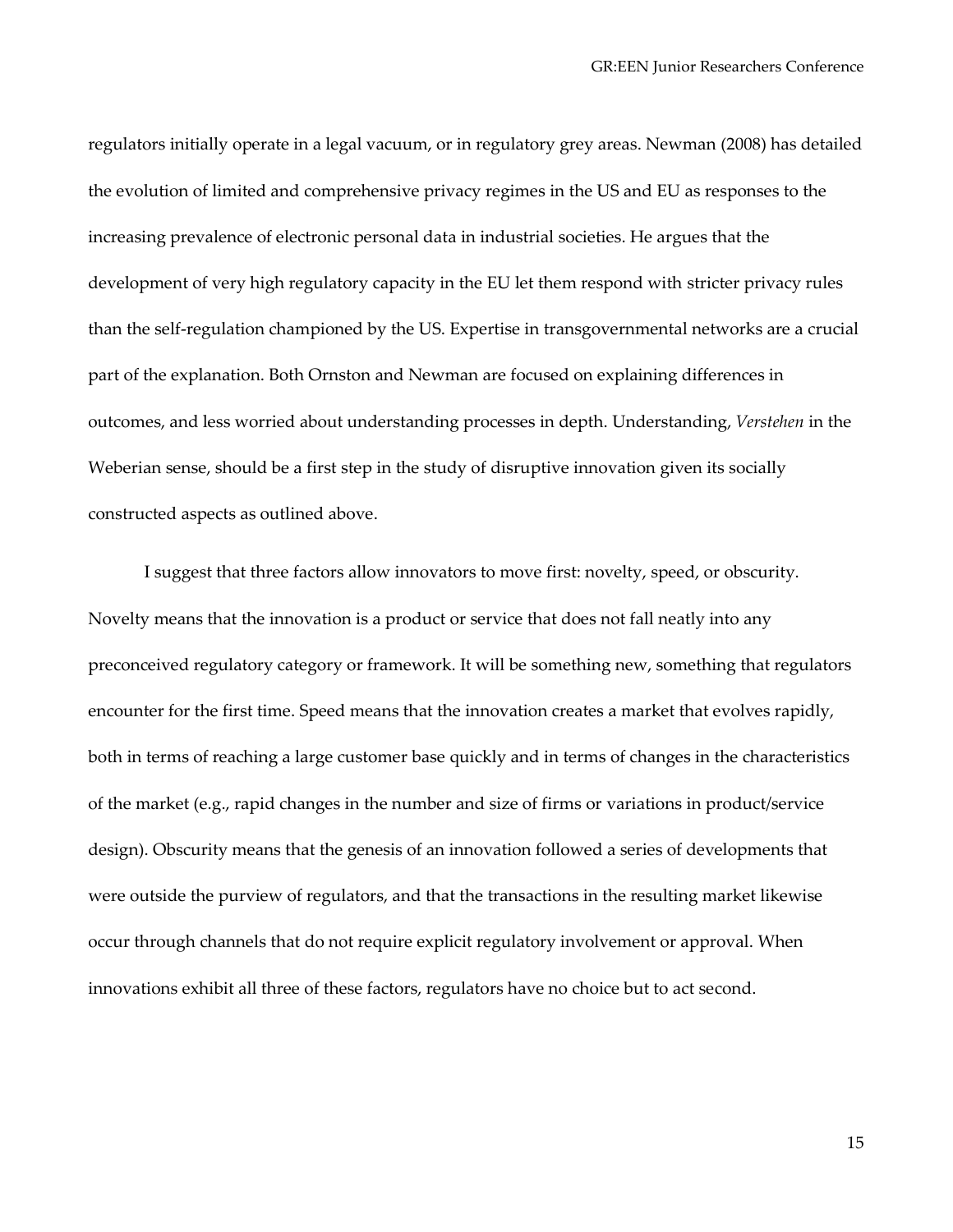1

E-cigarettes are a prime example of an innovation that moved before regulators. Their novelty lies in being a cigarette that does not contain tobacco while being marketed as a healthier alternative. Thus, they do not clearly fit either pharmaceutical or tobacco product regulatory frameworks, as they are previously unseen products that lie somewhere in between (World Health Organization 2010). In terms of obscurity, they were invented in China, and most are still manufactured there (Grana et al. 2014). Their sales initially occurred mostly through internet retailers that sell across national boundaries (Yamin et al. 2010). Regarding speed, internet retail undoubtedly explain part of the rapid uptake and market penetration of e-cigarettes. The growing market for e-cigarettes has attracted a large number of competitors and competing product designs. Some now speak of an "e-vapor market" rather than the market for e-cigarettes due to the growing number of new designs that do not resemble cigarettes (tank-style systems with replaceable cartridges). <sup>4</sup> Philip Morris, brand owner of Marlboro, recently entered the e-vapor market with a design that heats up actual tobacco leaves instead of a liquid solution to produce a vapor that is more similar to real smoking.<sup>5</sup> The market is therefore clearly evolving still and will probably do so for a long time to come. Rapid changes are likely in the near future as the big tobacco companies put the weight of their marketing and distribution channels behind their new offerings. Because of the novelty, speed and obscurity of the ecigarette market, regulators were caught off-guard.

<sup>4</sup> See [http://blogs.wsj.com/corporate-intelligence/2014/04/14/are-e-cigarettes-losing-ground-in-the-vapor-market/,](http://blogs.wsj.com/corporate-intelligence/2014/04/14/are-e-cigarettes-losing-ground-in-the-vapor-market/) accessed October 27, 2014

<sup>&</sup>lt;sup>5</sup> See [http://blogs.wsj.com/corporate-intelligence/2014/06/27/introducing-the-new-usb-powered-pack-of](http://blogs.wsj.com/corporate-intelligence/2014/06/27/introducing-the-new-usb-powered-pack-of-marlboros/)[marlboros/,](http://blogs.wsj.com/corporate-intelligence/2014/06/27/introducing-the-new-usb-powered-pack-of-marlboros/) accessed October 27, 2014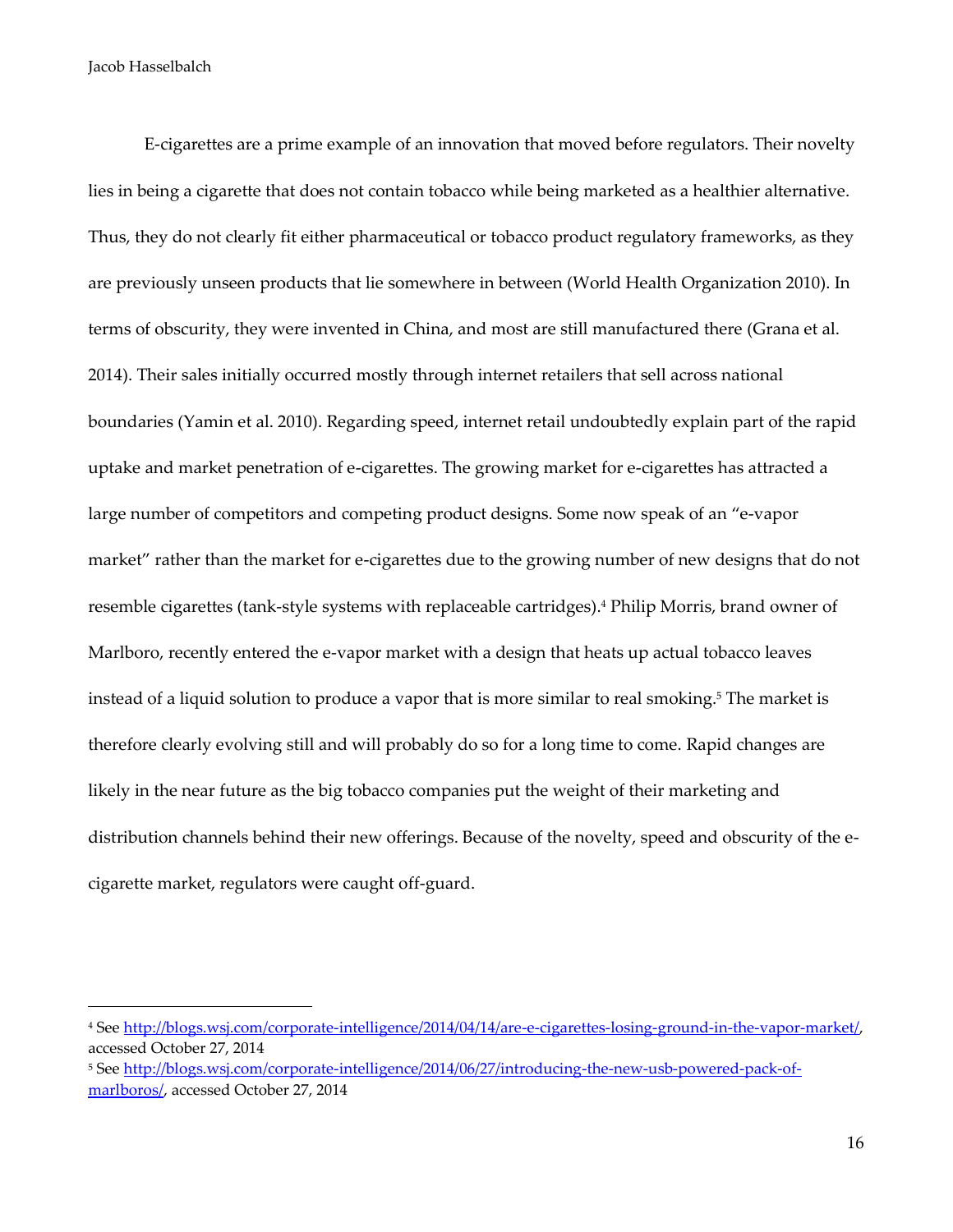There are other examples of disruptive innovations that move first due to the above characteristics. The market for personal data fits the bill (Newman 2008). Internet giants such as Google, Facebook or Amazon are notorious for their innovative data mining techniques, and they have created a market for trading personal data for the purposes of advertisement or security. This raises the question of whether all disruptive innovations move before regulators? While e-cigarettes and data mining are certainly disruptive innovations, not all disruptive innovations will pressure regulators in the same way. Disruptive innovations can be novel, obscure and fast-moving without requiring or resulting in any actions on the part of the regulators. Bower and Christensen's (1995) classic example of the computer disk drive industry is an example. The speed with which successive generations of disk drive technologies overturned the previous one caused the authors to describe this industry as the fruit flies of the business world, but regulatory involvement was a non-issue. Disk drives are seen to be purely technical improvements. For regulation to become an issue there has to be political salience. In other words, the issue has to be seen as controversial, so that the involvement of politicians and regulators is unavoidable.

In this section I have reflected on the difference between disruptive technologies and disruptive innovations, and the different roles played by innovators (and markets), regulators (and states), and consumers (and the public). Disruptive technologies are repackaged by firms into disruptive innovations that transform markets if they have a compelling value proposition and if market rebels get behind them. The state plays a role in originating disruptive technologies and fostering innovation through policy and investment, but is often placed into a reactionary role from certain types of disruptive innovations. Novelty, speed and obscurity are key factors that allow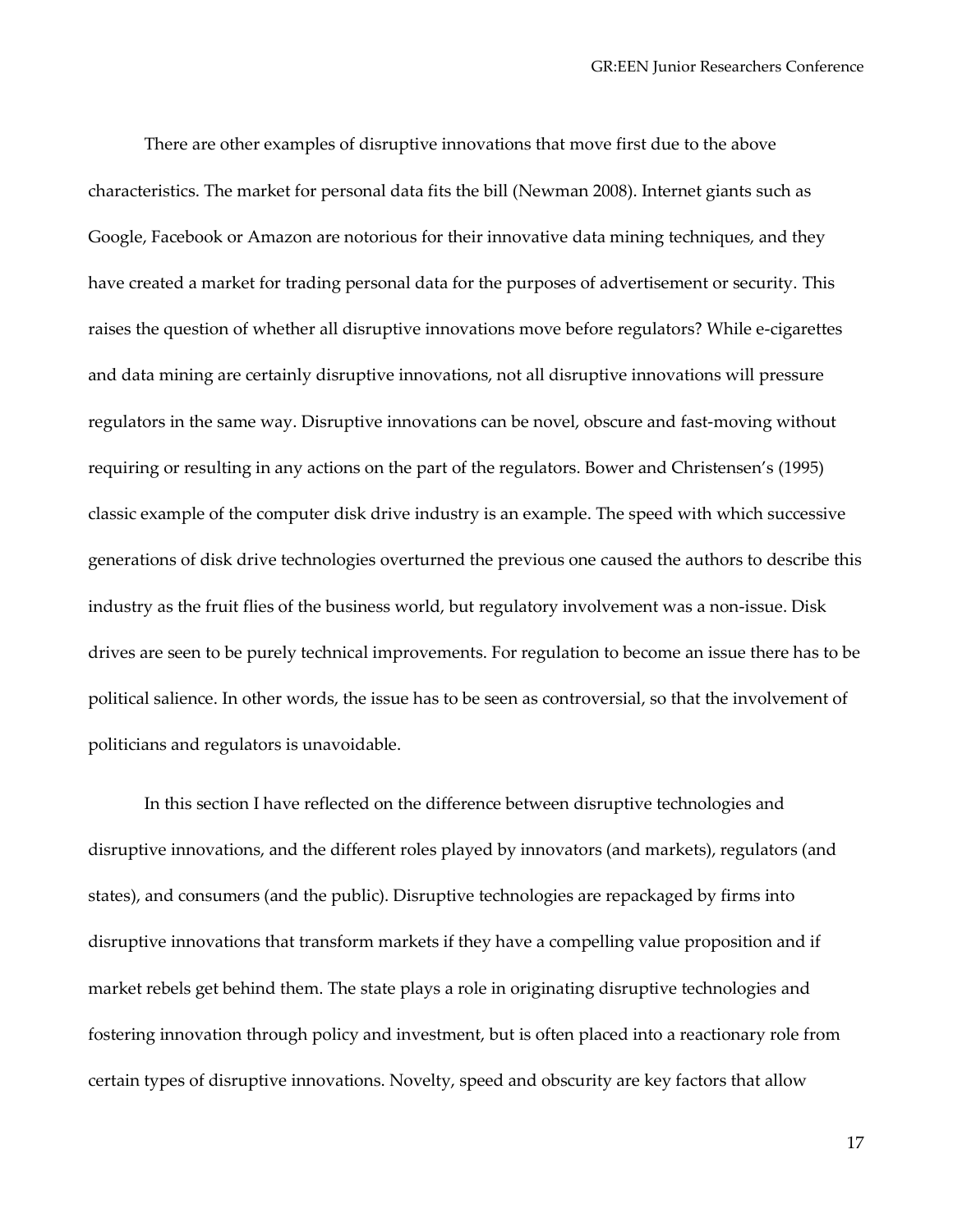innovations to create markets outside the purview of regulators, but regulatory response is only warranted if the innovation has political salience. E-cigarettes are a prime example of an innovation that moved before regulators and now require a regulatory response. These considerations lead into the next section of the paper, where I define the concept of a policy disruption and discuss how regulators can attempt to meet this challenge. The purpose of the section will be to answer the question: What is it that causes the regulatory pressure of some disruptive innovations, and how is this resolved?

## Policy disruption

For disruptive innovations to be politically salient, they have to result in contentiousness – that is, they have to provoke argument. For something to provoke political argument, there must be disagreement regarding social processes or outcomes (Rawls 2013). Imagine a specific distribution of harm and benefit in a society before a disruptive innovation (*t0*), the occurrence of a disruptive innovation (*t1*), and a specific distribution of harm and benefit after the disruptive innovation (*t2*). Comparing the distribution at *t0* with the distribution at *t2* allows one to gauge the justifiability of the change. If there is considerably more harm than benefit, there are grounds to resist the change. By looking at how the innovation proceeded during *t1* the permissibility of the innovation can be assessed. For example, if the distribution of benefits is justifiable, but it was made possible by killing people, then there are also grounds to resist the change. It follows then, that politically salient innovations are controversial innovations: those where the permissibility of the innovation and the justifiability of its consequences are called into question.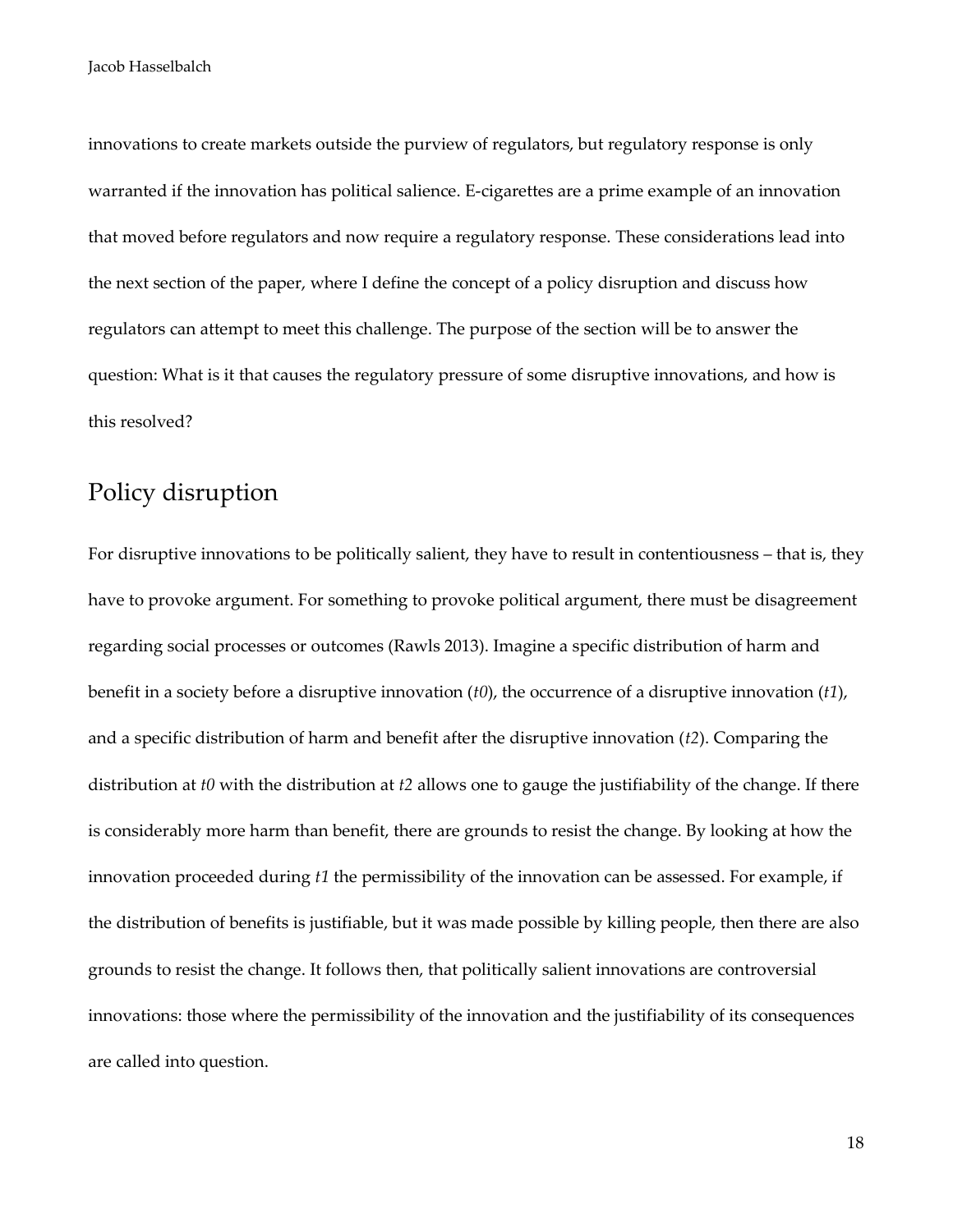While this is a useful thought experiment, it is immediately apparent that there is no objective standpoint from which such assessments can be incontrovertibly demonstrated. How the processes and consequences of an innovation are evaluated depends on perspective and interpretation. The *act* of calling the innovation into question is important in itself. There could exist innovations that are neither permissible nor justifiable, but if this is not realized by persons, perceived as such and acted upon, the innovation will remain uncontroversial. Innovators or regulators can also withhold information or frame innovations in a certain way to influence perceptions of permissibility and justifiability. This influences the type of expertise that is brought to bear on the issue and the resulting estimations that policymakers work from, as has been demonstrated in how researchers grossly underestimated the fire damage from atomic bombs, even while making accurate predictions of the nuclear blast, leading to overproduction (Eden 2004).

Controversy and political salience is intersubjectively constructed, but it follows from some underlying material conditions that the innovation causes, namely the distribution of benefit and harm and the way these came about. According to Adler (1997, p.322): "the manner in which the material world shapes and is shaped by human action and interaction depends on dynamic normative and epistemic interpretations of the material world." Being novel phenomena by definition, any disruptive innovation will initially be open to interpretation by societal groups, who viewing it from their respective positions are likely to arrive at contrasting answers to the following questions: what *is* the innovation, what does it *do*, and what does it *mean*? Any purely instrumental-rational calculation or estimation of an innovation's utility to a society will never address the question of what that innovation means. The answers to these questions require normative judgments.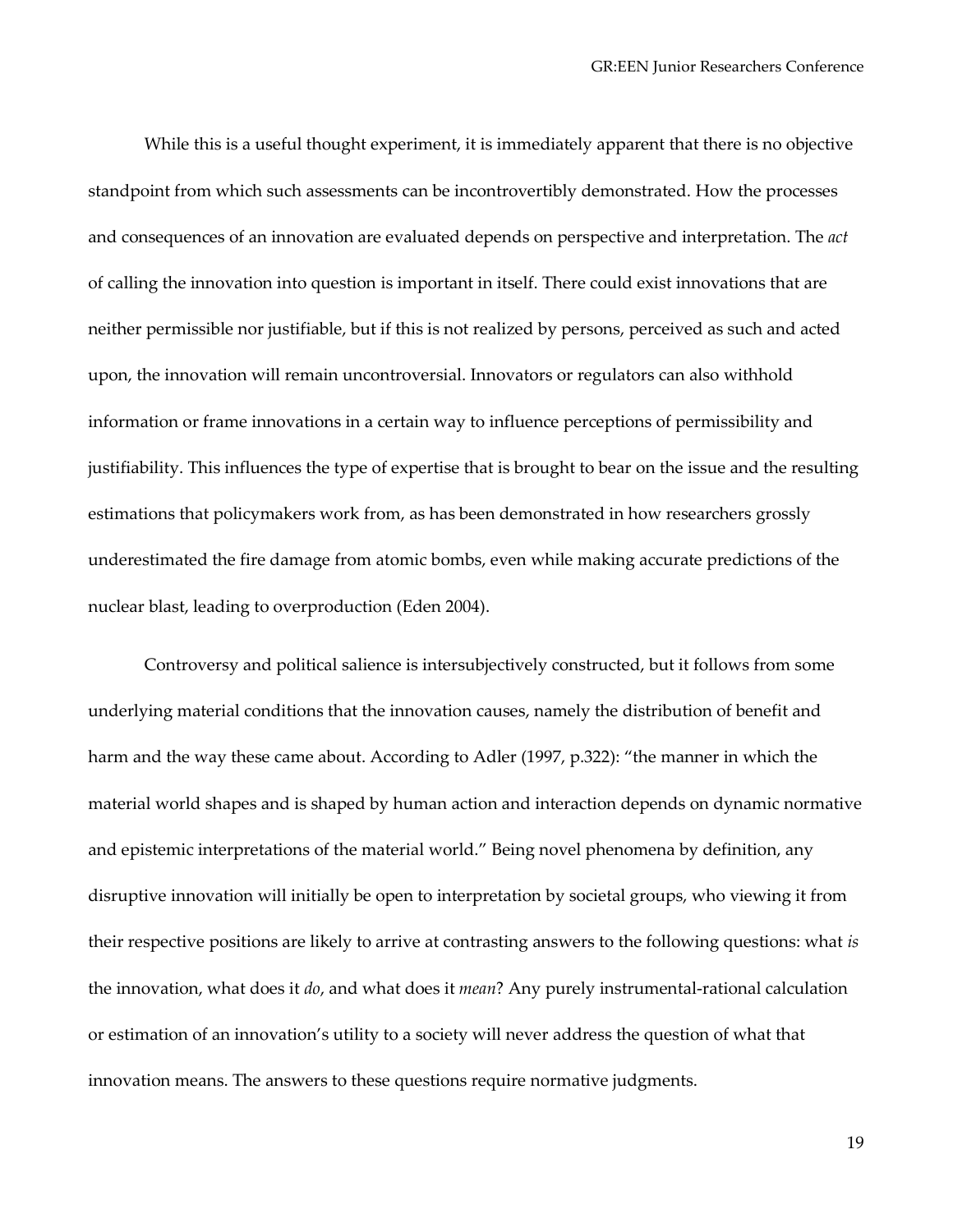It is crucial that the decision not to regulate the disruptive innovation, to leave the topic untouched, be seen as politically charged as well. The realization that the innovation itself benefits or harms certain people through its processes or consequences is what builds regulatory pressure. Benefit or harm should be broadly interpreted: I do not mean to imply solely bodily harm or economic benefits, for example, but also harm to values held by different groups. An innovation that carries the risk of environmental harm is also harming those people who value the environment highly, even without any direct causation that would harm them bodily or economically.

E-cigarettes are controversial and provoke argument. They permit a redistribution of benefit and harm that has been called into question (West & Brown 2014): for instance, there is a potential for harm reduction from smoking, but it could be contingent on supporting the tobacco industry, which is a harmful industry in public health terms. Therefore, in answering the question, "ought we to restrict or ban the sale of e-cigarettes?" there will be strong disagreement. Computer disk drives, on the other hand, have not resulted in a redistribution of harm or benefit that has been called into question. Most agree on the benefits of better disk drives, and the material conditions of the change are not conducive to drumming up a controversy. Therefore, there has been little need for political involvement in this sector. This conception of controversy leaves room for both material conditions and human agency. Opponents of a specific disruptive innovation can seek to restrict it by drumming up controversy and getting political involvement, but this is difficult if the material conditions of the innovation are not easily given to interpretations that make it seem unjustifiable or impermissible. Once an innovation comes to be seen as controversial however, it will be very difficult to defuse the situation, because any attempt at doing so will be viewed as politically motivated and hence controversial in itself.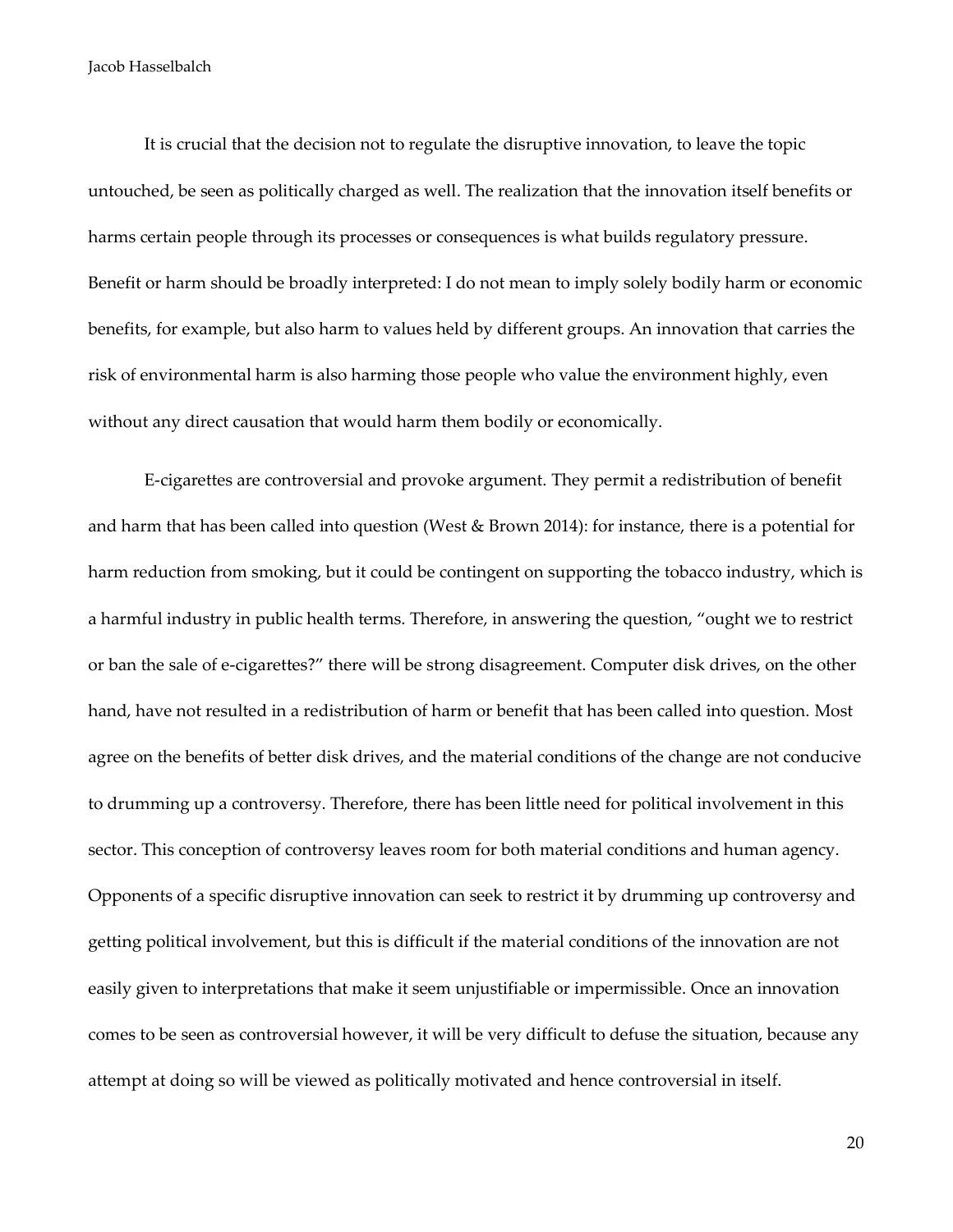When regulators are able to move before controversial innovations, they can steer the market and mitigate risks, but controversial innovations that move before regulators put them in a difficult position. There is pressure to act, no consensus, and any decision will be politically charged because it implies a normative judgment as to the justifiability and permissibility of the innovation. It could be argued that this is true of any regulatory decision, to which the answer would be that this is a matter of degree. In regulating controversial innovations, these features are brought starkly into focus.

While controversy is what creates regulatory pressure (and novelty, speed and obscurity allows the innovation to move before the regulators), there are three other aspects of disruptive innovations that make them particularly difficult targets for regulation. The first of these is the highly technical nature of disruptive innovations, as they are often made possible by utilizing new technologies, whose functioning and impact require specialized knowledge to address. This forces regulators to draw on external networks of specialists and professionals with knowledge of the relevant technologies or industries to gain access to the required technical insights (Tushman 1977; Haas 1989; Levi-Faur 2005). Second, disruptive innovations are complex in terms of the high degree of uncertainty as to their use and risks, especially considering that their externalities might affect unexpected sectors of society. This means that regulation is at high risk of being ineffective, inadequate, or simply poorly targeted. Finally, disruptive innovations tend to be transnational, in the sense that their effects are felt across national boundaries. This applies to both potential harmful and beneficial effects. For regulators, this can make it very difficult to act unilaterally, as effective regulation would require the involvement of regulators outside national boundaries.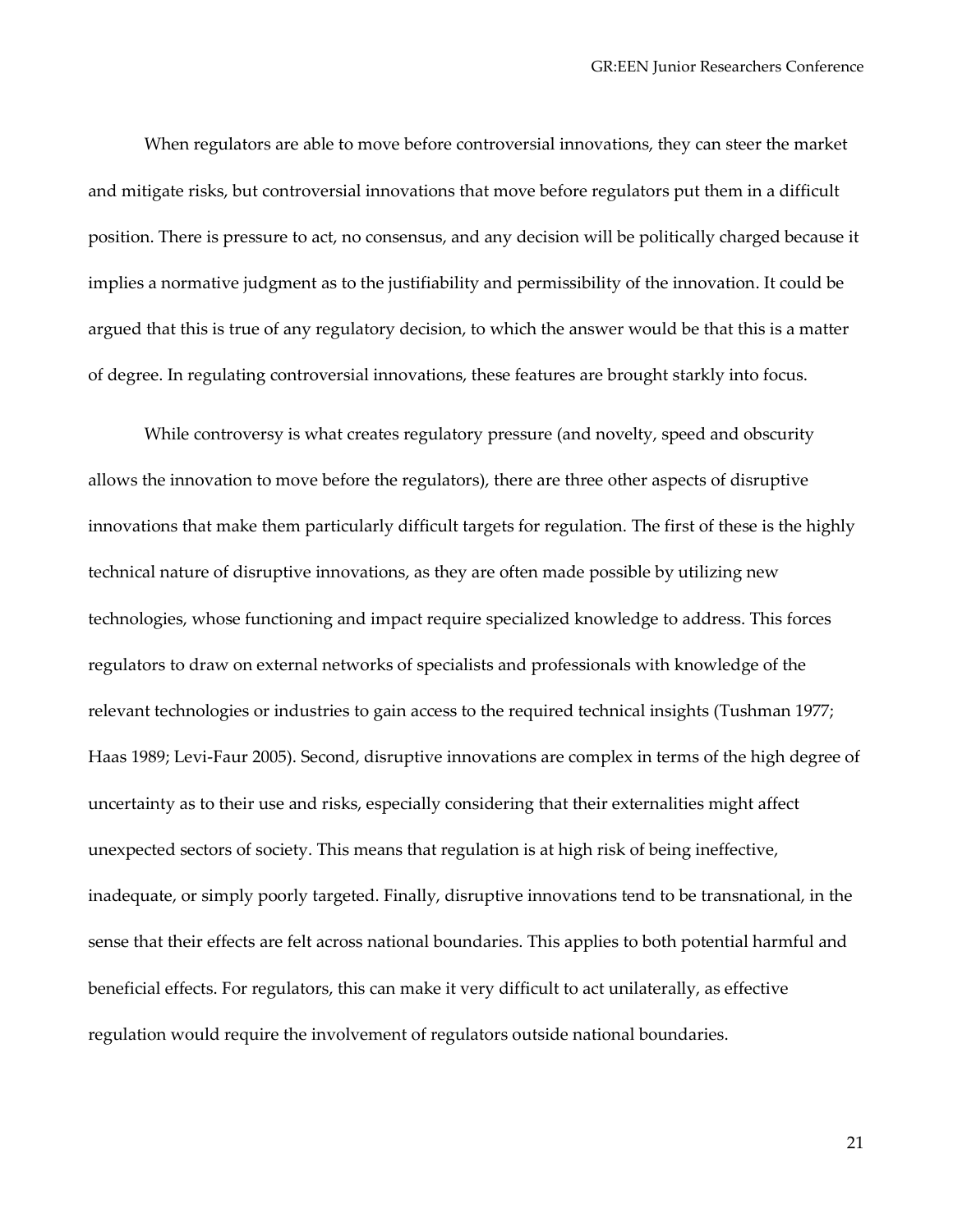1

Having thus considered the characteristics of disruptive innovation as they pertain to regulators, how may we conceive of a regulatory impact of disruptive innovation? Figure 1 below depicts what I define as 'policy disruption'. It is an 'ideal type' – it depicts a theoretical abstraction derived from empirical observation, but fictional in the sense that it does not (and should not) completely and accurately reproduce a real-world phenomenon (Weber 1949). <sup>6</sup> However, it is a construct or heuristic that we can use to further our understanding of disruptive innovation. The xaxis measures the passing of time (*t*) while the y-axis measures the rate of change (*∆*). The rate of change can be measured both in the market (*M*) and in the regulatory capacity (*R*) to oversee that market. From *t<sub>0</sub>* to *t<sub>1</sub>*, the market is in a state of equilibrium and is exhibiting a constant rate of change corresponding to the normal evolution of a mature market. The regulatory capacity during this stage is greater than the rate of change in the market, posing no difficulties for regulators to monitor the market and ensure it is well-functioning. This is in other words the status quo of a mature market with settled institutional arrangements.

#### <<< INSERT FIGURE 1 HERE (LOCATED IN APPENDIX) >>>

At *t1*, the market experiences a disruptive innovation. This greatly increases the rate of change in the market. At *t2*, the rate of change in the market surpasses the capacity of regulators to keep up. This gap increases over time as long as the regulators are unable to adjust regulatory dynamics to the new market realities, creating a swiftly growing regulatory deficit or policy disruption (*PD*). This definition proposes a further distinction in addition to disruptive technology versus disruptive

<sup>6</sup> Indeed, ideal types are "meant to be broken" (Seabrooke 2007). They are methodological utopias to be held up and compared to empirical observation in order to highlight variation.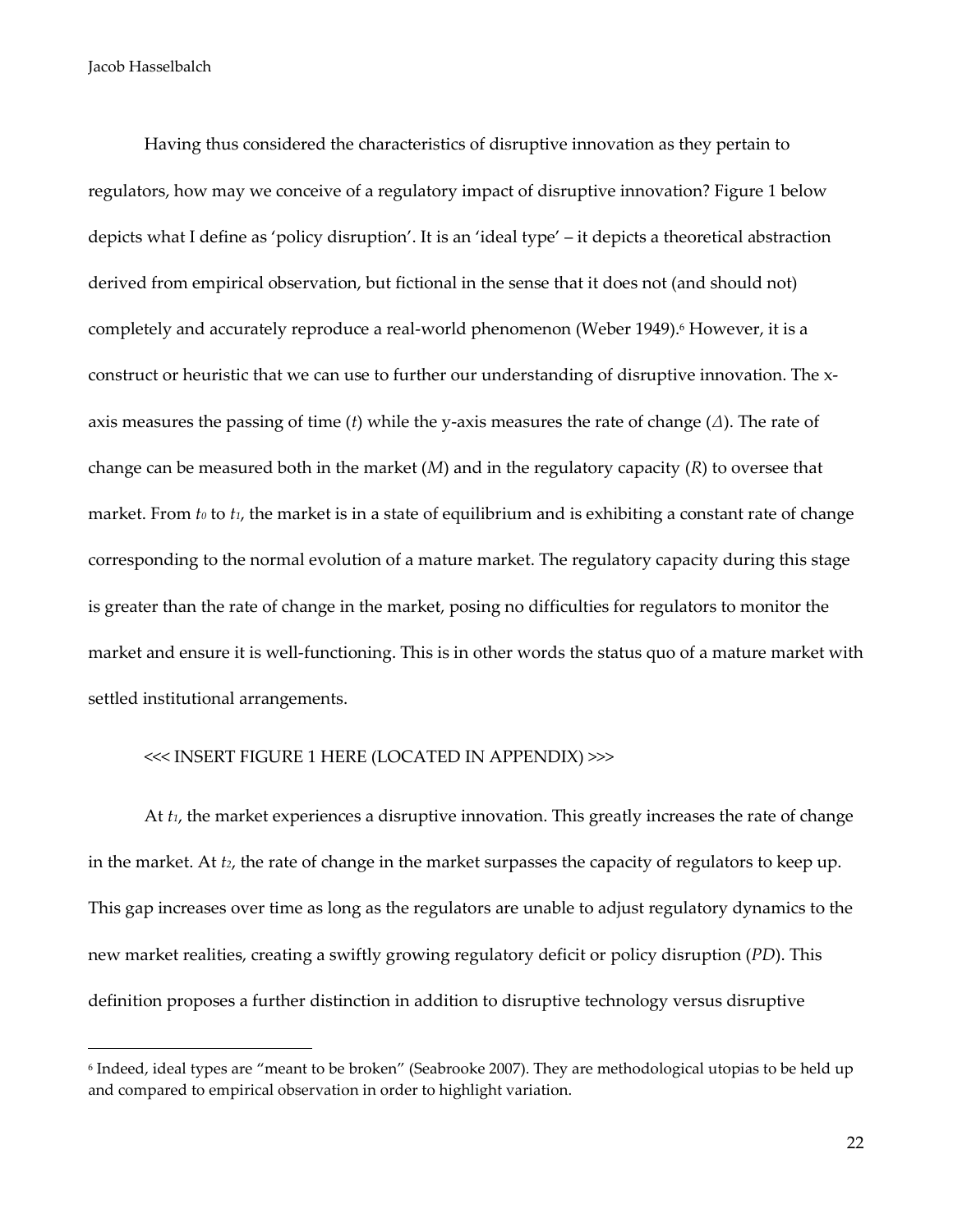innovation. *Policy disruption is the political fallout of a disruptive innovation*. It manifests itself in a change in the material conditions of a market (either an existing one or a new one), which leads to an invalidation of existing regulatory expectations, norms, ideas and frameworks, and pressure to accommodate and eliminate this invalidation. Not all disruptive innovations lead to policy disruptions. First, there is the requirement that the innovator moves before the regulator. This happens when the innovation lives up to the criteria of speed, novelty and obscurity as defined above. Second, the innovation has to be controversial in order to enter public and political debate. If these are the criteria that lead to the creation of a policy disruption, then the remaining characteristics of disruptive innovations sustain the policy disruption, or make it difficult for regulators to eliminate the regulatory deficit. These were defined above as being technical, complex and transnational. Finally, controversy plays a part in sustaining the policy disruption as well, due to the difficulty of politically resolving conflicting value judgments.

How is the policy disruption adapted to? Figure 1 implies that to eliminate the deficit, either regulation must be made faster or the market must be made slower. The market can be made slower either by industry putting voluntary restrictions in place (motivated by a wish to mitigate the risks of expanding too quickly into unknown territory), or by regulators putting bans, restrictions, requirements or mandatory standards into effect. Examples of regulation being made faster include industry self-regulation or voluntary standards (Ponte & Gibbon 2011), or regulators delegating to specialized agencies (Levi-Faur 2005), networks (Wright 1988), or private authority (Braithwaite & Drahos 2000), or engaging in experimentalist governance (Sabel & Zeitlin 2008). It is an open and interesting question for research as to which mix of strategies and roles are pursued in different cases.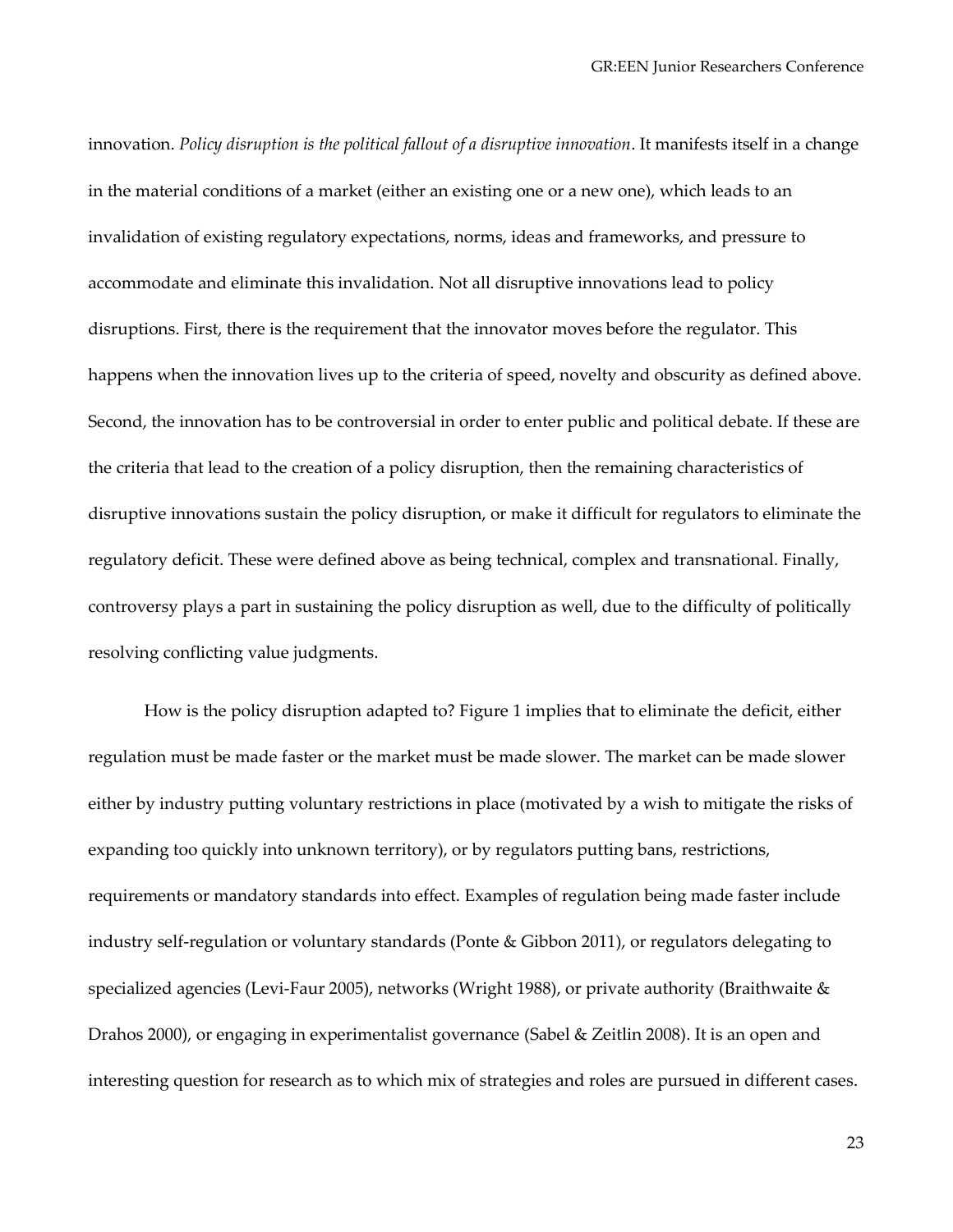This typology of strategies to adapt to policy disruption is reminiscent of Büthe & Mattli's (2011) typology of global regulation. They divide global regulation into public and private institutional settings, and market-based versus non-market based selection mechanisms. This leaves us with rule making in a focal international organization, rule-making by transnational standard-setting bodies, and competing standards developed in either public or private settings. It is a task for future research to combine Büthe & Mattli's typology with the one developed here by adding in considerations of regulatory and market 'pace' and responses that do not require regulation or rule-making per se, such as voluntary restrictions on market activity. Table 1 below provides an overview of the theoretical argument.

#### <<< INSERT TABLE 1 HERE (LOCATED IN APPENDIX) >>>

How well do e-cigarettes fit the schemata of a policy disruption? Their speed, novelty and obscurity has been demonstrated in an earlier section, allowing this market to move before regulators. Controversy is certainly a factor too, stemming from the disagreement as to whether they are pharmaceutical quitting devices or tobacco products, two different conceptions with differing market, cultural and regulatory consequences. There is also controversy regarding their safety and their effect on smoking cessation and public health, which leads into the characteristic of complexity. There are fundamental unknowns about e-cigarettes that were described in the introduction, and that cannot be resolved in the short term. In terms of technicality, addressing some of these unknowns and making educated guesses is dependent on specialized expertise residing for example in the medical or public health profession. The transnational effect of e-cigarettes lies in their transmission over internet sales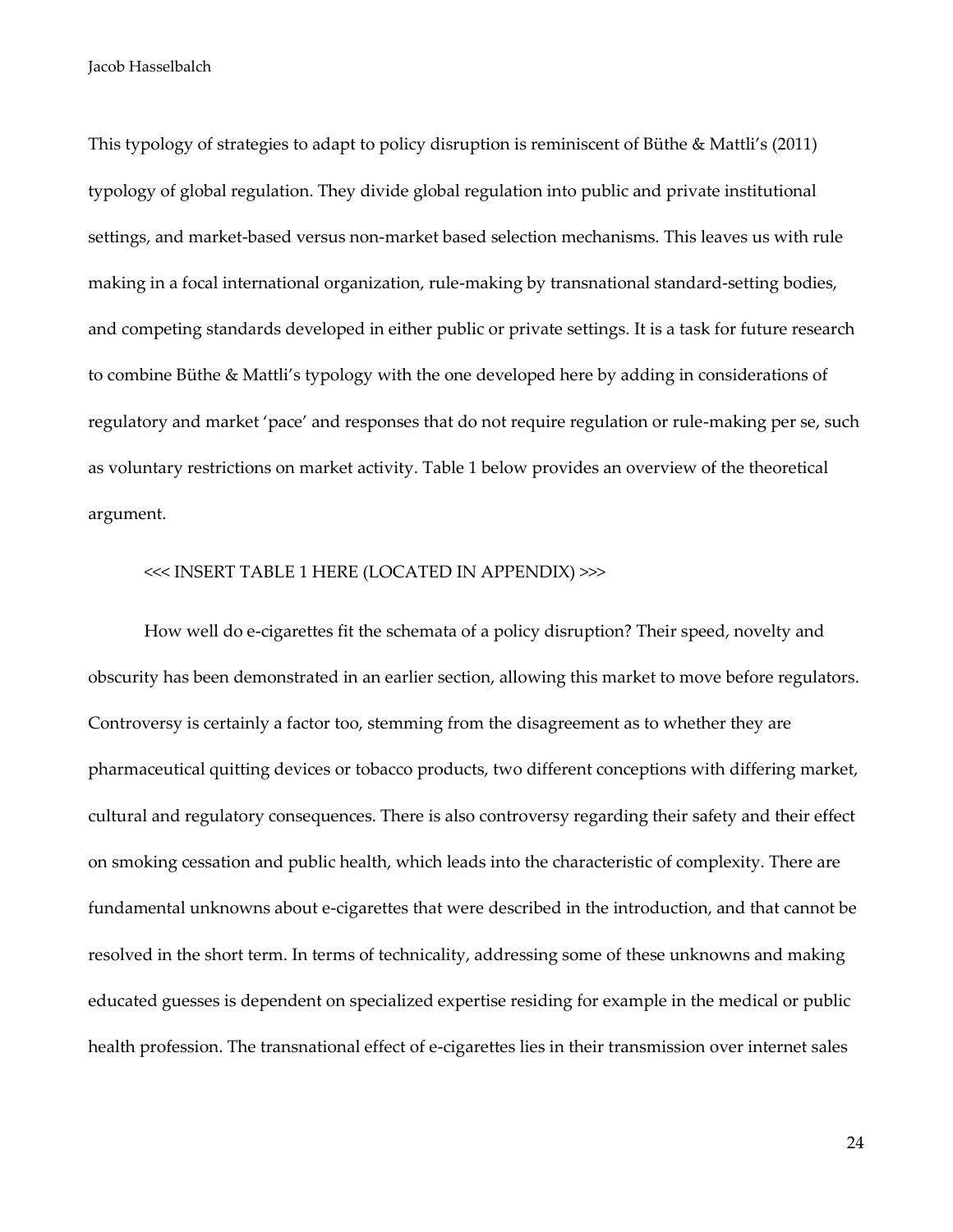channels and their adoption by multinational tobacco corporations, both of which have allowed them to spread rapidly and be advertised widely, through social media for example (Yamin et al. 2010).

Evidence of the policy disruption exists in the form of statements from media observers regarding the "regulatory Wild West"<sup>7</sup> and direct statements from regulators such as the European Commission concerning the revision of the Tobacco Products Directive: "New products such as electronic cigarettes have entered the market and some of the current provisions of the Directive have become outdated. The legislative proposal aims at making tobacco products and tobacco consumption less attractive, and thus to discourage young people from starting to smoke" (European Commission 2012a). The pressure to act thus comes from the perceived threat that e-cigarettes are especially enticing young people to take up smoking, further backed up by the statement: "Novel products such as electronic cigarettes have entered the market and recent marketing strategies involve the use of attractive packaging and flavours" (European Commission 2012b). Finally, the press release gives an indication of the envisioned time frame for these changes: "It is expected to be adopted in 2014. It would come into effect from 2015-2016" (European Commission 2012b). A threat thus identified in 2012 still allows at least 3-4 years before the regulatory changes come into effect on the EU level. As mentioned, from 2012 to 2014 the number of vapers in the United Kingdom grew from 700,000 to 2.1 million, meaning that the e-cigarette market is expected to expand rapidly in the same period. National legislation may come into effect sooner than this, but it will not necessarily guard against the

<sup>&</sup>lt;sup>7</sup> See e.g. [http://www.npr.org/2013/10/21/239269426/e-cigarettes-a-nearly-2bn-industry-a-regulatory-wild-west,](http://www.npr.org/2013/10/21/239269426/e-cigarettes-a-nearly-2bn-industry-a-regulatory-wild-west) accessed October 24, 2014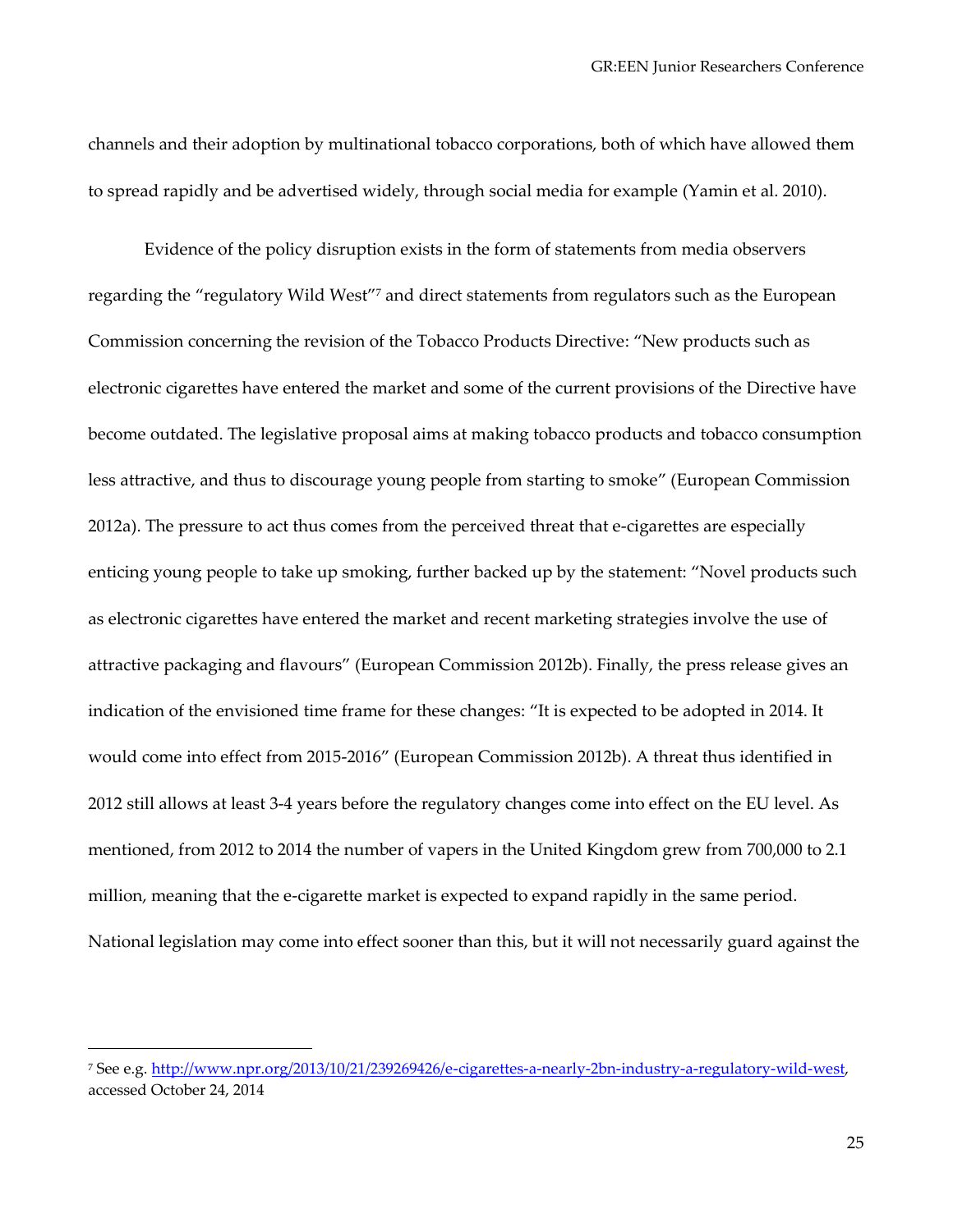transnational effects of e-cigarettes in the same way that EU regulation would. Everything suggests that policy disruption is a very real phenomenon in the case of e-cigarettes.

What strategies are being pursued to adapt to the policy disruption? The regulatory changes aimed at slowing down the market have been mentioned already, but their time frame allows the disruption to persist for 3-4 years. There is currently no indication that any formal delegation of regulation in this sector is being transferred to specialized agencies or private bodies, but the ecigarette industry in the EU has established the Electronic Cigarette Industry Trade Assocation (ECITA), which has proposed an industry standard.<sup>8</sup> The standard is motivated by the desire to steer regulation in a specific direction: "In light of the current regulatory situation – both nationally and internationally – the UK Electronic Cigarette Industry has formed a united and cohesive body to ensure the correct regulatory framework is applied to these products now and for the future." <sup>9</sup> The added benefit of such a standard from an industry perspective is to signal "quality, safety and superiority of  $...$  products and services" as well as "credibility" and "ethical business practices." $^{\scriptscriptstyle 10}$ Adapting to policy disruption is in the interest of both regulators and innovators. When policy disruption persists, uncertainty prevails and the rules of engagement on the market are unclear. This might ultimately hurt businesses seeking public legitimation to secure the parameters of their growth and manage expectations.

<sup>8</sup> See [http://www.ecita.org.uk/,](http://www.ecita.org.uk/) accessed October 31, 2014

<sup>9</sup> Ibid.

<sup>10</sup> Ibid.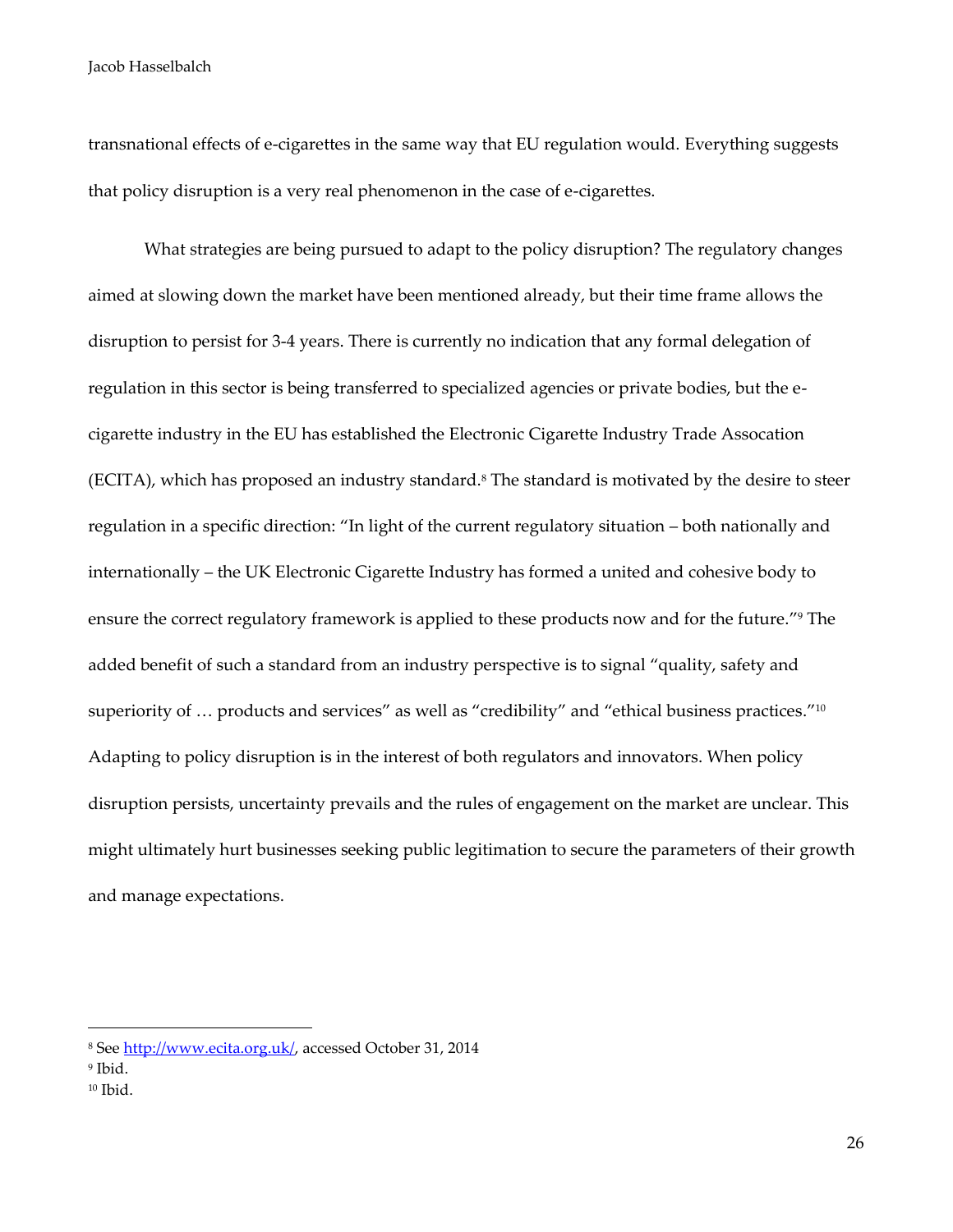### **Conclusion**

This paper has used the case of e-cigarettes to introduce the concept of policy disruption. Policy disruptions are the political fallout of disruptive innovations. Disruptive innovations that are controversial and whose markets develop outside the purview of regulators cause policy disruption. Throughout the text, I have returned to the example of e-cigarettes to provide empirical grounding to the theoretical arguments made. Policy disruption is important to study in its own right. In the literature, there is a dearth of theoretical and empirical work on the regulation of fast-moving, controversial markets, and especially on how the characteristics of such markets change the conditions of policymaking. The characteristics of policy disruption make the pre-social determination of policy actors highly problematic. Most theories of the policy process proceed from a deductive position by ascribing certain identities or interests to actors based on material conditions, beliefs, organizational culture, or institutional affiliation (Sabatier & Weible 2014). Due to the complex, uncertain, highly technical and rapidly changing characteristics of disruptive innovations, actors have no stable basis of material conditions on which to form interests (Woll 2008). Focusing on organizational culture and identity overlooks the prevalence of 'revolving doors' (Seabrooke & Tsingou 2009) and the intra- and trans-institutional maneuvering of professionals in policy problems that require a broad variety of expertise to deal with (Seabrooke 2014; Seabrooke & Tsingou 2014). In these situations, it is a more prudent analytical position to let interests and identities emerge out of social interaction and not assume that they determine it.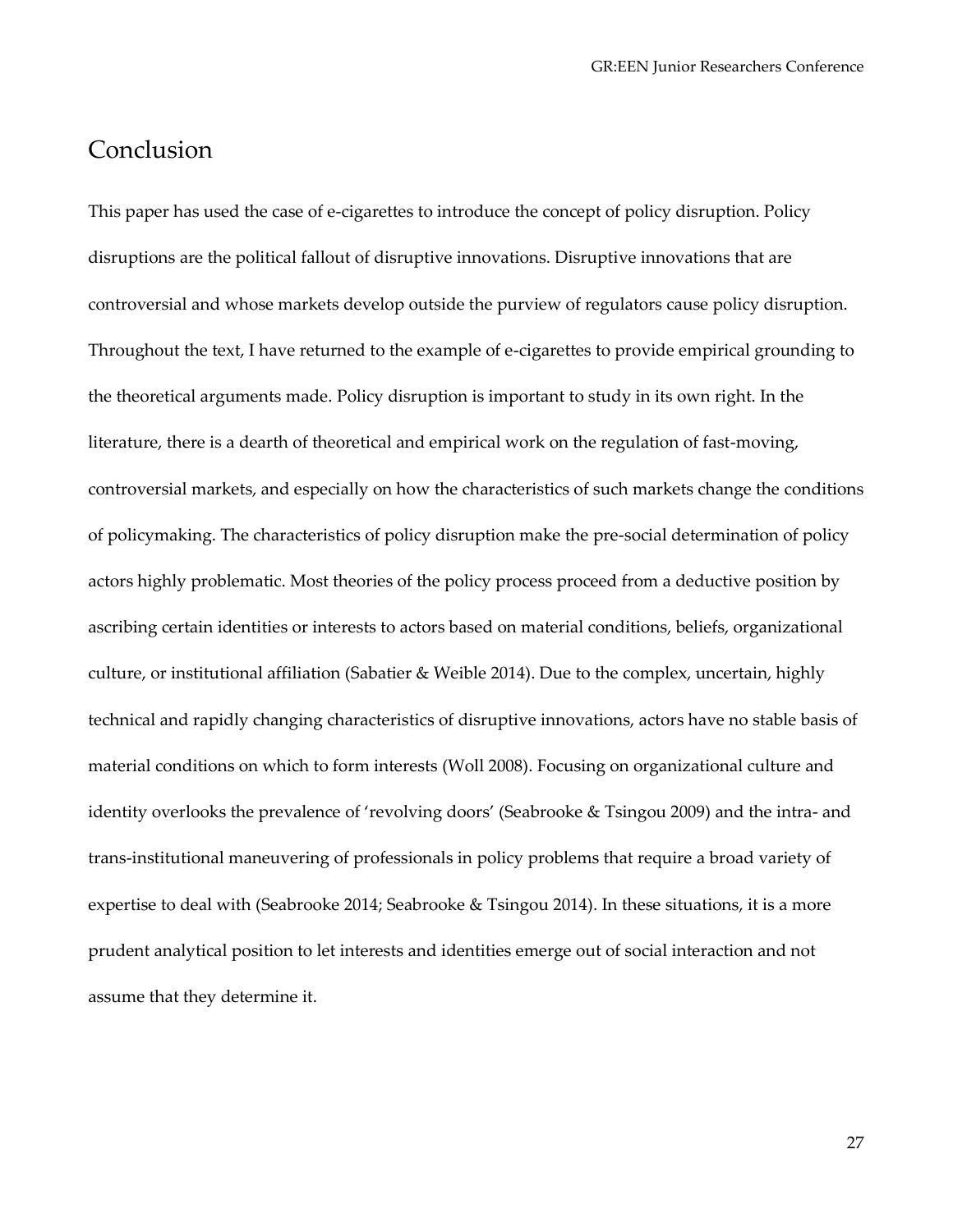The 'practice turn' in International Relations (IR), drawing heavily on Bourdieu and Geertz, argues that formal and informal processes of social interaction (practices or patterns of behavior) should be the default analytical unit (Pouliot 2008; Adler & Pouliot 2011; Adler-Nissen & Pouliot 2014). The advantage of the practice turn is its analytical and empirical granularity: being able to see big answers in small questions, moving from the specific to the general and not vice versa, and giving importance to everyday actions and interactions. This brings the analysis closer to reality as experienced by the practitioners. Through induction and the thick description of social context, it is possible to go from the micro to the macro and back. Bourdieu beckons us to pay "attention to the most trivial data, which other [approaches] feel entitled to ignore, in the name of a right to abstraction that is seen as constitutive of the scientific approach, [in order to construct] models that are empirically validated and capable of being formalized" (Bourdieu 2008, p.5).

In situations of complexity such as policy disruption, focusing on practice becomes even more important. When standard procedures or models are invalidated, expertise comes to the foreground. Expertise has been theorized as virtuoso social acting (Bourdieu 1977) and context-dependent intuitive acting as opposed to context-independent analytical thinking (Dreyfus & Dreyfus 1986). Expert actors are seen as people with a feel for the game, who often act on instinct or gut feeling. Policy disruptions require heavy involvement of such expert actors to defuse extraordinarily difficult situations. Expert actors come together in social interactions to navigate the issue and propose solutions. Theories that start from a position of general, context-independent models will have a difficult time dealing with these situations and truly understanding how people act (Flyvbjerg 2001). While the advantage of such theories are simplicity and broad application, their disadvantage lies in a thin description of the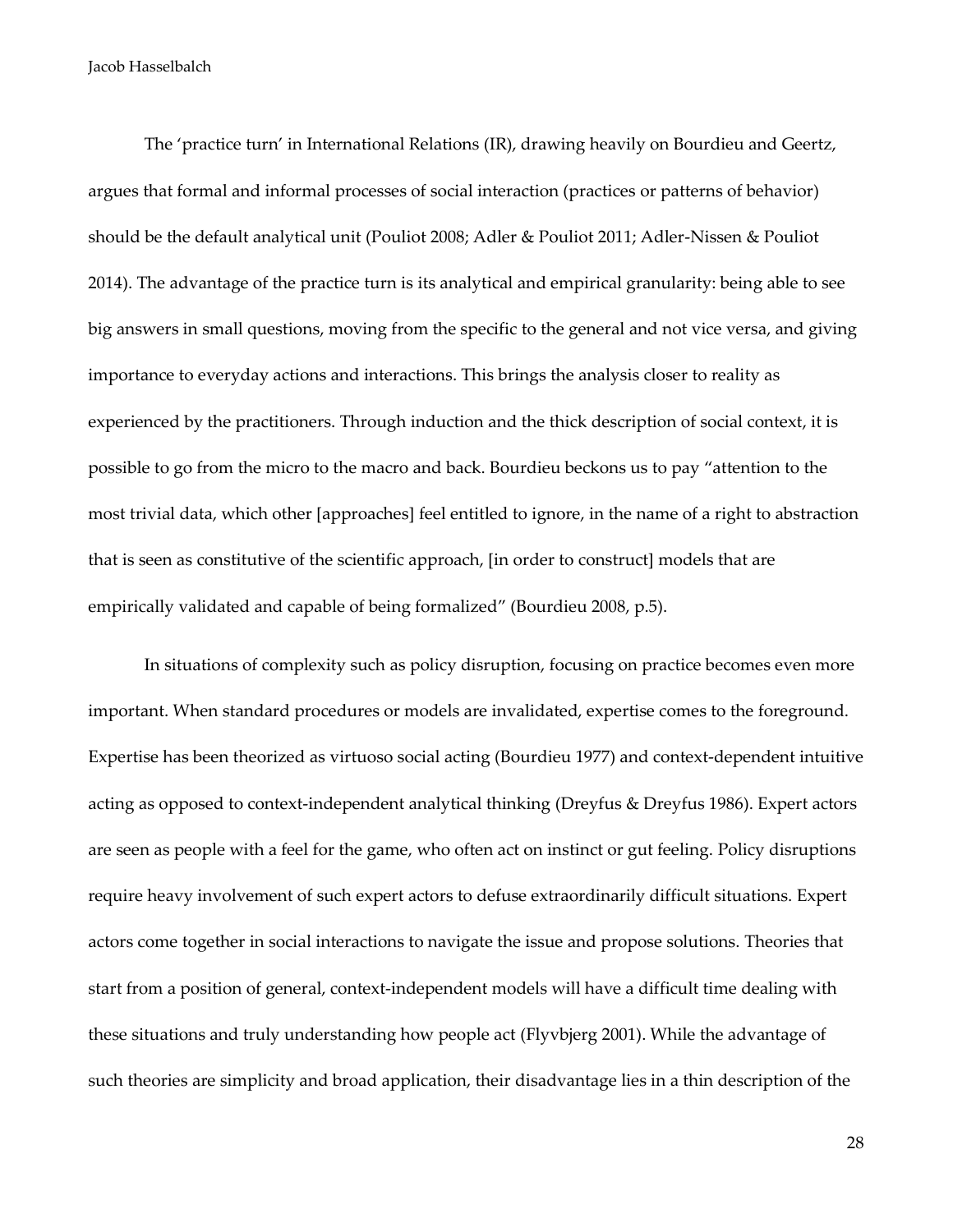case-specific mechanisms. It is in the thick description of case specificities that much valuable social research has been made, and it thus seems that there is a need for a practice-oriented theory of the policy process to complement the many other approaches. An initial foray into this territory would do well to take heed of the lessons drawn from the practice turn in IR, as well as the emerging transnational (political) sociology of the professions (Faulconbridge & Muzio 2012; Seabrooke 2014). I suggest that to gain traction on the technological traits and uncertainties driving policy disruption much could be learned from science and technology studies, and specifically the notions of 'trading zones' (Galison 1997) and 'technological zones' (Barry 2006), although this task has yet to be taken up.

It may seem that policy disruption bears a lot of resemblance to theories of crises, shocks, punctuated equilibrium, and so forth. It is important to specify why policy disruption is different and why it is important to study. Policy disruption differs from theories that deal with shocks or crises in especially two important ways. First, policy disruptions obey some of the same rules as shocks and crises do, but this is overlooked in the case of policy disruptions. In one sense, they are crises that are not recognized as crises. In spite of the talk of a "regulatory Wild West", the regulation of e-cigarettes is not labelled a crisis and does not lead to periods of extraordinary measures and politics, but there are still similarities to 'real' crises such as the financial crisis. In both cases, there is a poorly understood market whose pace of change has sorely outstripped the capacity of regulators to keep up with and adapt to that change. While the effects of the financial crisis were much more widely felt than any effect of e-cigarettes will be, both cases are equally interesting if we are interested in the processes of regulation, governance and market development. This raises the question: "Why not just study crises then?" Policy disruptions do not result in a suspension of normal politics as crises do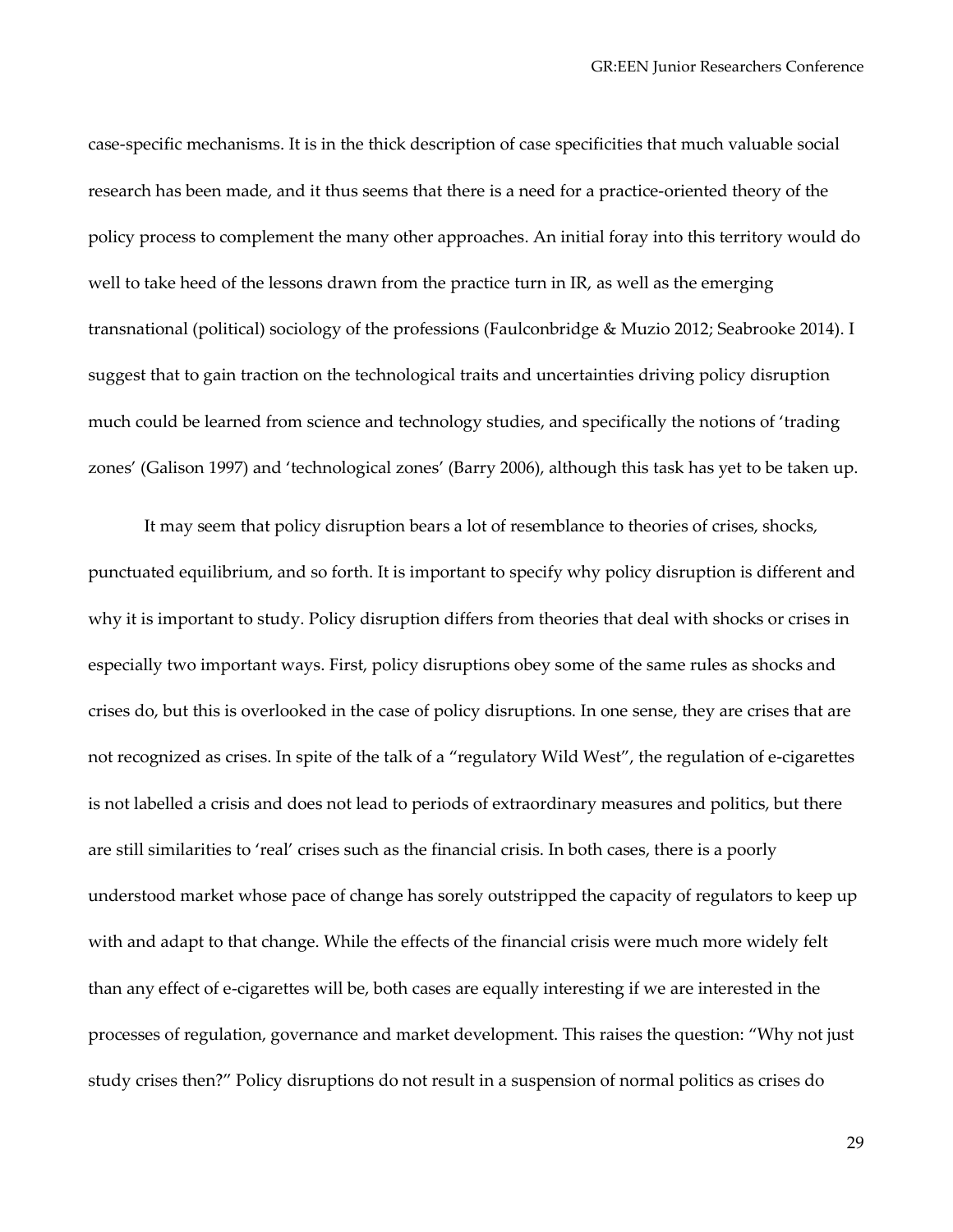(Balcerowicz 1994). It is interesting to study how regulators respond to crisis-like situations that are not recognized as crises through normal policy processes. Furthermore, crises and shocks tend to be seen as one-off, exogenous events that upset a system, such as natural disasters. Policy disruptions leaves more room for endogenous processes and for the continuing development and increasingly rapid pace of change following the initial onset of disruption. Finally, policy disruptions broaden the empirical material considerably to allow scholars to consider these dynamics in a bigger population of cases. Other examples include the regulation of hydraulic fracturing (fracking) for shale gas, digital piracy of audiovisual entertainment, the market for personal data, and illegal marketplaces on the Darknet (such as Silk Road).

Another reason policy disruption is important is that it can be seen as the micro-scale motor driving the macro-scale co-constitution of states and markets over time (Polanyi 1944; Blyth 2002). Technological change tends to be theorized on the macro level as a necessary engine of creative destruction that keeps reproducing the conditions for capitalism (Schumpeter 1942), resulting in economic growth (Lipsey et al. 2005) and societal changes in skills and work patterns (Brynjolfsson & McAfee 2014; David et al. 2003; Berman et al. 1998). Little attention has been given to the micro-scale processes that make these macro-scale developments possible. To study policy disruption is to study the discrete instances of confluence and co-constitution of technological change, governance and markets that drive macro-scale societal development.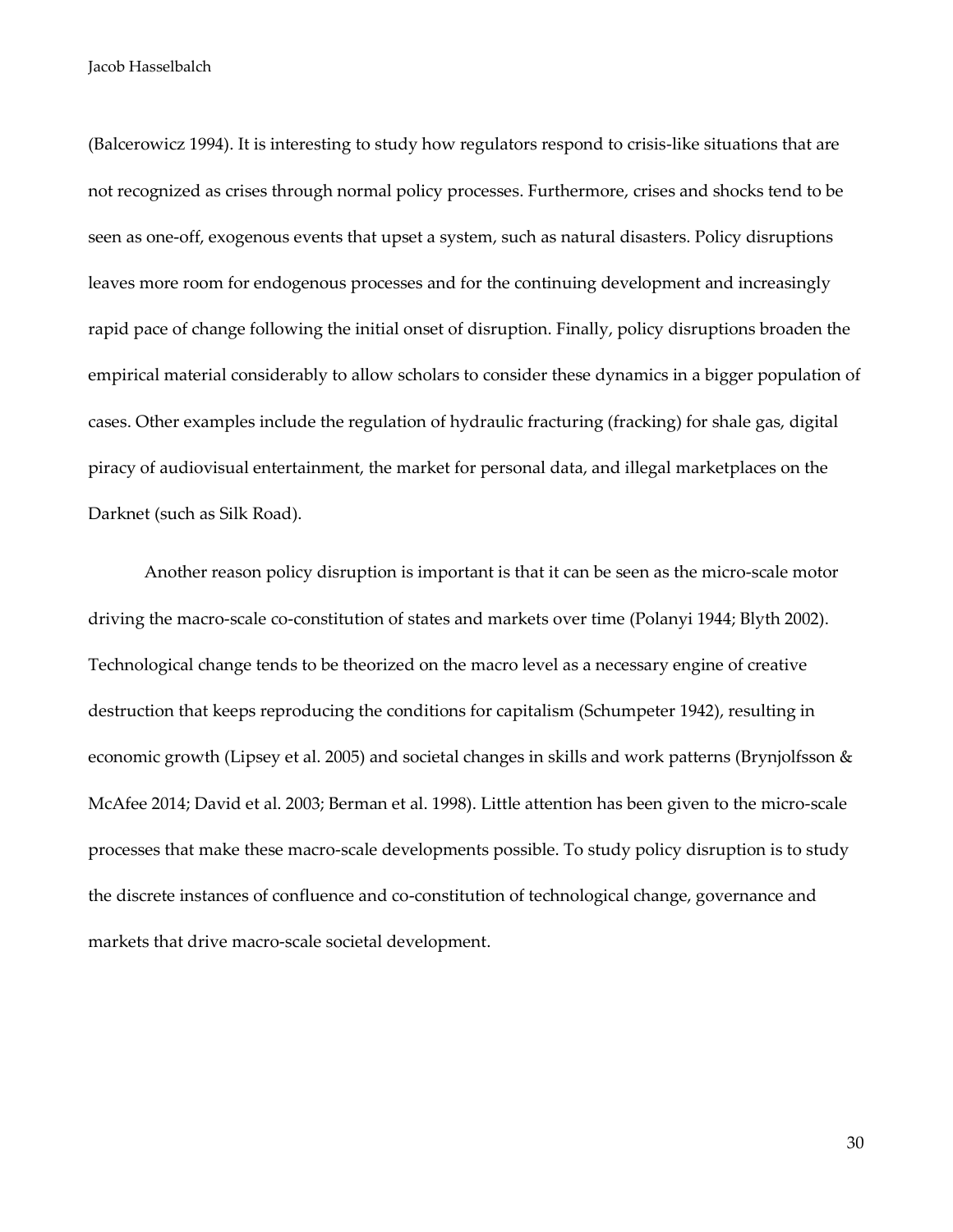## Tables and Figures

## *Figure 1. Policy disruption*

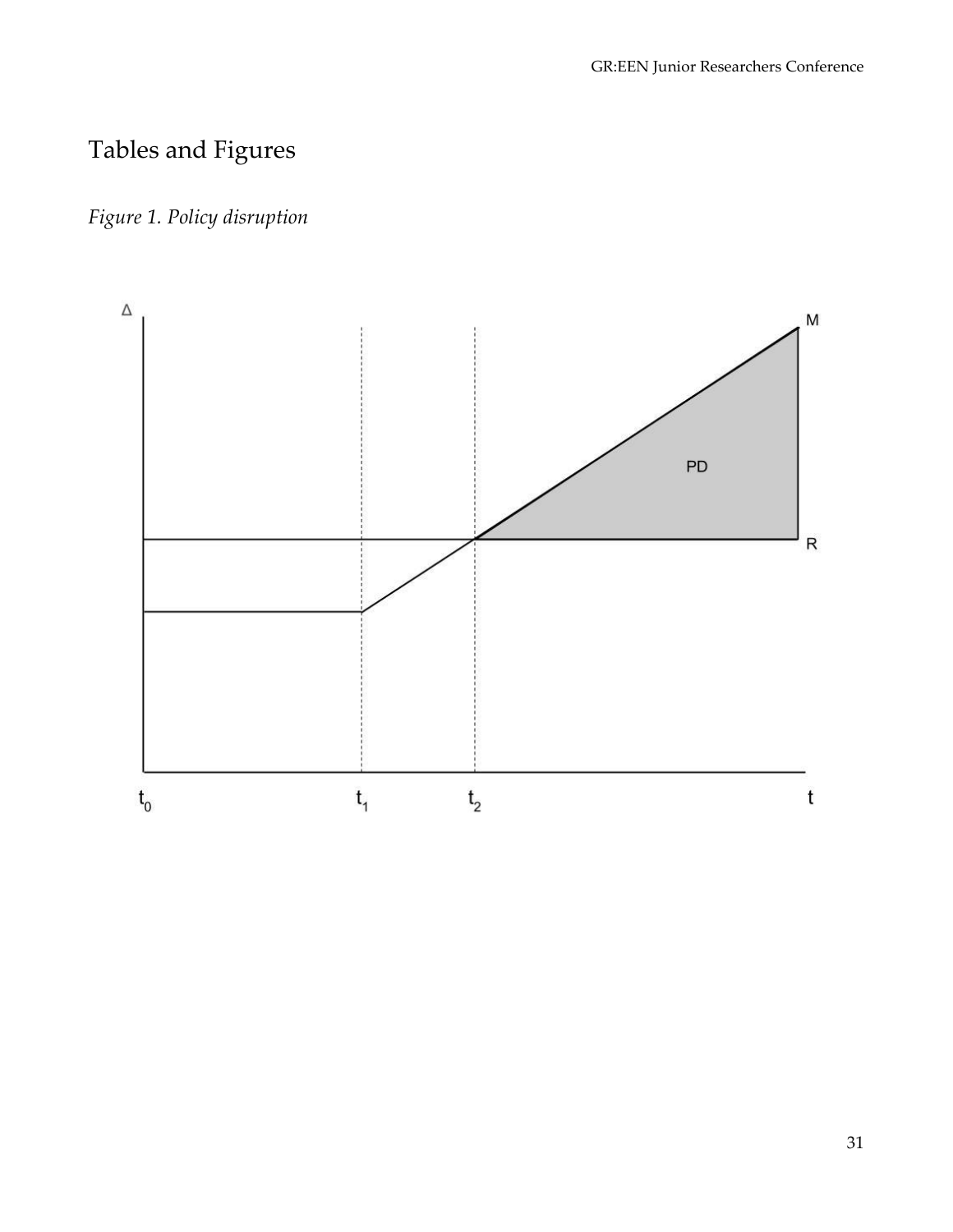| Characteristics of disruptive<br>innovation        |                                           | What does this mean for the<br>innovator?                                                                                                              | What does this mean for<br>regulators?                                                                  |
|----------------------------------------------------|-------------------------------------------|--------------------------------------------------------------------------------------------------------------------------------------------------------|---------------------------------------------------------------------------------------------------------|
| Creating a<br>policy<br>disruption                 | Fast-moving                               | Rapid market growth and<br>change                                                                                                                      | Regulation becomes outdated,<br>time pressure                                                           |
|                                                    | <b>Novel</b>                              | Creates new markets and<br>practices                                                                                                                   | Innovation does not fit neatly<br>into existing regulatory<br>frameworks                                |
|                                                    | Obscure                                   | Hidden or unobserved<br>genesis and initial<br>transactions of the innovation                                                                          | Regulators unaware of<br>innovation's origin and<br>development                                         |
| Sustaining a<br>policy<br>disruption               | Technical                                 | Require professionals and<br>expertise                                                                                                                 | Importance of specialists<br>(instead of generalists) and<br>external networks                          |
|                                                    | Complex                                   | Uncertainty and unexpected<br>outcomes                                                                                                                 | Regulation may be inadequate<br>or ineffective, not correctly<br>targeted                               |
|                                                    | Transnational                             | Effects ignore state<br>boundaries                                                                                                                     | Difficult to address<br>unilaterally                                                                    |
| Creating and<br>sustaining<br>policy<br>disruption | Controversial                             | Creates benefit or harm to<br>certain groups through its<br>process or consequences, and<br>the meaning of the innovation<br>is open to interpretation | Builds regulatory pressure to<br>act, lack of consensus, invites<br>conflicting normative<br>judgments  |
| Adapting to<br>policy<br>disruption                | <b>Making the</b><br>innovation<br>slower | Voluntary restrictions to<br>lower market risk                                                                                                         | Bans, restrictions,<br>requirements, mandatory<br>standards                                             |
|                                                    | <b>Making the</b><br>regulation<br>faster | Self-regulation, voluntary<br>industry standards                                                                                                       | Delegating to specialized<br>agencies and networks,<br>private authority,<br>experimentalist governance |

*Table 1. Creating, sustaining and adapting to a policy disruption*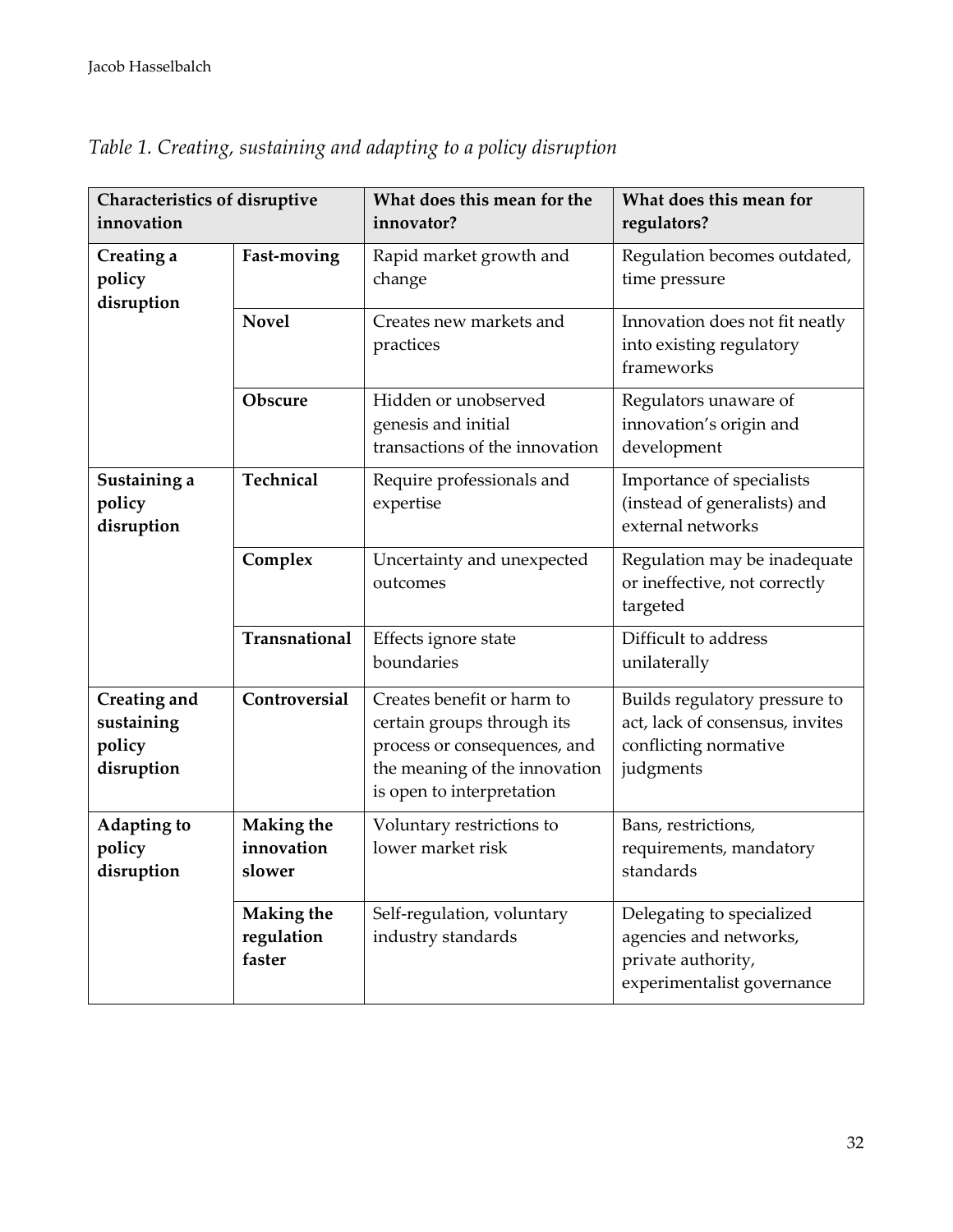## References

- Abbott, A., 1990. Conceptions of Time and Events in Social Science Methods: Causal and Narrative Approaches. *Historical Methods: A Journal of Quantitative and Interdisciplinary History*, 23(4), pp.140–150. Available at: http://www.tandfonline.com/doi/abs/10.1080/01615440.1990.10594204 [Accessed April 3, 2014].
- Adler, E., 1997. Seizing the Middle Ground: Constructivism in World Politics. *European Journal of International Relations*, 3(3), pp.319–363. Available at: http://ejt.sagepub.com/cgi/doi/10.1177/1354066197003003003 [Accessed October 31, 2014].
- Adler, E. & Pouliot, V., 2011. International practices. *International Theory*, 3(01), pp.1–36. Available at: http://www.journals.cambridge.org/abstract\_S175297191000031X [Accessed October 7, 2014].
- Adler-Nissen, R. & Pouliot, V., 2014. Power in Practice: Negotiating the International Intervention in Libya. *European Journal of International Relations*, Forthcomin.
- ASH, 2014. *Use of electronic cigarettes in Great Britain*, Available at: http://www.ash.org.uk/files/documents/ASH\_891.pdf.
- Balcerowicz, L., 1994. Understanding post-communist transitions. *Journal of Democracy*, 5(4), pp.75–89.
- Barry, A., 2006. Technological Zones. *European Journal of Social Theory*, 9(2), pp.239–253. Available at: http://est.sagepub.com/cgi/doi/10.1177/1368431006063343 [Accessed August 2, 2014].
- Beckert, J., 2013. Imagined futures: fictional expectations in the economy. *Theory and Society*, 42(3), pp.219–240. Available at: http://link.springer.com/10.1007/s11186-013-9191-2 [Accessed October 21, 2014].
- Berman, E., Bound, J. & Machin, S., 1998. Implications of skill-biased technological change: international evidence. *Quarterly Journal of Economics*, 113(4), pp.1245–1280. Available at: http://www.nber.org/papers/w6166 [Accessed September 17, 2014].
- Blyth, M., 2002. *Great Transformations: Economic Ideas and Institutional Change in the Twentieth Century*, Cambridge University Press.
- Boroujerdi, R.D., 2014. *The Search for Creative Destruction*, Available at: http://www.goldmansachs.com/investorrelations/financials/current/annual-reports/2013-annual-report-files/search.pdf.
- Bourdieu, P., 1977. *Outline of a Theory of Practice*, Cambridge University Press.
- Bourdieu, P., 2008. *The Bachelor's Ball*, Oxford: Polity.
- Bower, J.L. & Christensen, C.M., 1995. Disruptive technologies: catching the wave. *Harvard Business Review*, pp.43–53.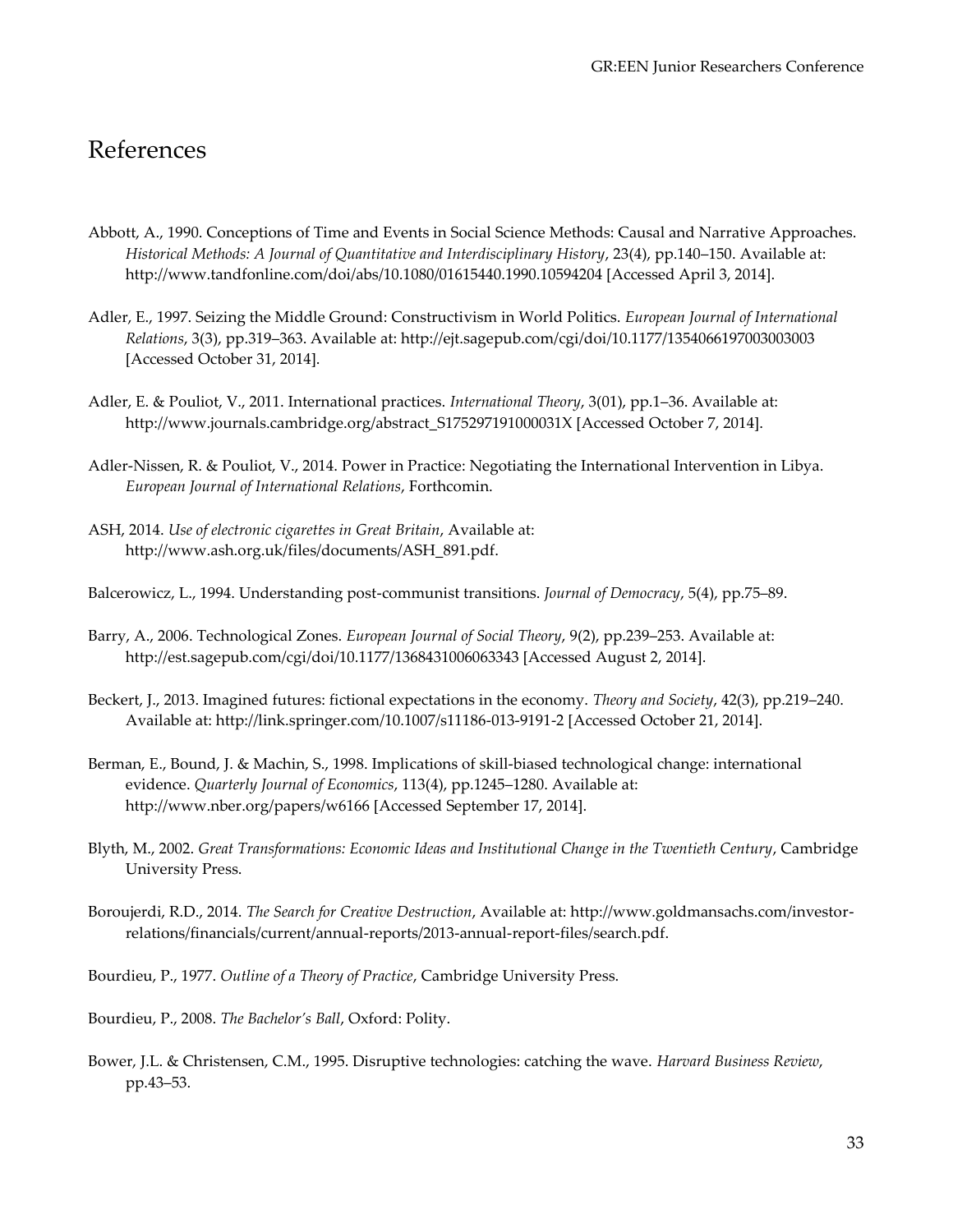Braithwaite, J. & Drahos, P., 2000. *Global business regulation*, Cambridge University Press.

- Brynjolfsson, E. & McAfee, A., 2014. *The second machine age: work, progress, and prosperity in a time of brilliant technologies*, New York: W. W. Norton & Company. Available at: http://books.google.be/books?hl=en&lr=&id=PMBUAgAAQBAJ&oi=fnd&pg=PA1&dq=mcafee+brynjolfsso n&ots=y2QN0uf5YU&sig=jjYxItJFNIPARQOA6VV-Rx3b5bM [Accessed October 10, 2014].
- Büthe, T. & Mattli, W., 2011. *The new global rulers: The privatization of regulation in the world economy*, Princeton: Princeton University Press. Available at: http://books.google.com/books?hl=en&lr=&id=LDYVl5Ym3 oC&oi=fnd&pg=PP2&dq=The+New+Global+Rulers&ots=Rxq6zzQNh8&sig=1vB5ZqlxjfCtjrgupJ43Uu-SWkA [Accessed August 22, 2014].
- Campbell, J.L. & Pedersen, O.K., 2007. Institutional competitiveness in the global economy: Denmark, the United States, and the varieties of capitalism. *Regulation & governance*, 1(3), pp.230–246.
- Christensen, C.M., 1997. *The Innovator's Dilemma: When New Technologies Cause Great Firms to Fail*, Harvard Business School Press. Available at: http://books.google.co.uk/books?id=SIexi\_qgq2gC.
- Christensen, C.M. & Raynor, M.E., 2003. *The Innovator's Solution: Creating and Sustaining Successful Growth*, Harvard Business School Press. Available at: http://books.google.co.uk/books?id=ZUsn9uIgkAUC.
- David, H., Levy, F. & Murnane, R., 2003. The skill content of recent technological change: an empirical exploration. *Quarterly Journal of Economics*, 118(4), pp.1279–1333. Available at: http://www.nber.org/papers/w8337 [Accessed September 17, 2014].
- Dreyfus, H. & Dreyfus, S., 1986. *Mind over Machine: The Power of Human Intuituion and Expertise in the Era of the Computer*, New York: Free Press.
- Eden, L., 2004. *Whole World on Fire: Organizations, Knowledge, and Nuclear Weapons Devastation*, Cornell University Press. Available at: http://books.google.be/books/about/Whole\_World\_on\_Fire.html?id=yDk5hfkyISUC&pgis=1 [Accessed November 3, 2014].
- European Commission, 2012a. Memo 12-1005 (Questions and answers: Towards a new EU law on tobacco products). *European Commission Press Release Database*. Available at: http://europa.eu/rapid/pressrelease\_MEMO-12-1005\_en.htm.
- European Commission, 2012b. Press Release IP 12-1391 (Tobacco products: towards bigger health warnings and ban of strong flavourings). *European Commission Press Release Database*. Available at: http://europa.eu/rapid/press-release\_IP-12-1391\_en.htm [Accessed October 31, 2014].
- Faulconbridge, J.R. & Muzio, D., 2012. Professions in a globalizing world: Towards a transnational sociology of the professions. *International Sociology*, 27(1), pp.136–152.

Flyvbjerg, B., 2001. *Making Social Science Matter*, Cambridge University Press.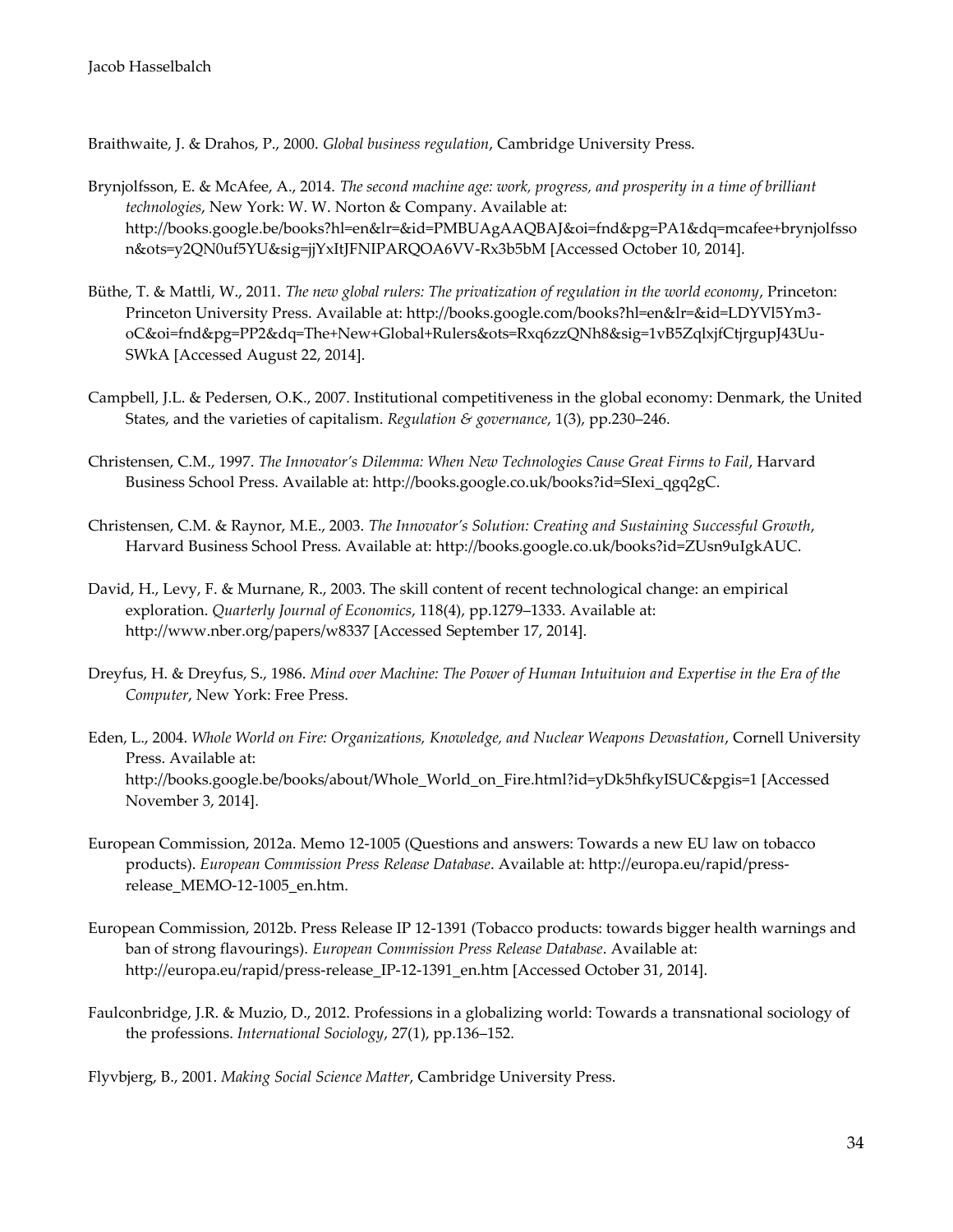Freeman, C. & Soete, L., 1997. *The economics of industrial innovation*, Available at: http://books.google.be/books?hl=en&lr=&id=5AJ7IIHCJNAC&oi=fnd&pg=PP2&dq=christopher+freeman& ots=\_k5OJEwiOy&sig=BtgBpDj0USse-vxsIu9PO0YTD6Q [Accessed September 17, 2014].

- Galison, P., 1997. *Image and Logic: A Material Culture of Microphysics*, University of Chicago Press. Available at: http://books.google.be/books/about/Image\_and\_Logic.html?id=spKxQgAACAAJ&pgis=1 [Accessed November 2, 2014].
- Grana, R., Benowitz, N. & Glantz, S. a, 2014. E-cigarettes: a scientific review. *Circulation*, 129(19), pp.1972–86. Available at: http://www.pubmedcentral.nih.gov/articlerender.fcgi?artid=4018182&tool=pmcentrez&rendertype=abstrac t [Accessed July 14, 2014].
- Haas, P.M., 1989. Do regimes matter? Epistemic communities and Mediterranean pollution control. *International organization*, 43(03), pp.377–403.
- Latour, B., 2010. *On the Modern Cult of the Factish Gods*, Duke University Press.
- Lazega, E., 1992. *Micropolitics of Knowledge*, New York: Aldine de Gruyter.
- Lepore, J., 2014. The Disruption Machine: What the Gospel of Innovation Gets Wrong. *The New Yorker*. Available at: http://www.newyorker.com/magazine/2014/06/23/the-disruption-machine.
- Levi-Faur, D., 2005. The Global Diffusion of Regulatory Capitalism. *The Annals of the American Academy of Political and Social Science*, 598(1), pp.12–32. Available at: http://ann.sagepub.com/cgi/doi/10.1177/0002716204272371 [Accessed February 9, 2014].
- Lipsey, R.G., Carlaw, K.I. & Bekar, C.T., 2005. *Economic Transformations: General Purpose Technologies and Long-Term Economic Growth*, Oxford University Press.
- Marcussen, M. & Kaspersen, L.B., 2007. Globalization and institutional competitiveness. *Regulation & Governance*, 1(3), pp.183–196. Available at: http://doi.wiley.com/10.1111/j.1748-5991.2007.00014.x [Accessed February 22, 2014].
- Mazzucato, M., 2013. *The Entrepreneurial State: Debunking Public Vs. Private Sector Myths*, Anthem Press. Available at: http://books.google.co.uk/books?id=QKd5cDPY\_i4C.
- Newman, A., 2008. *Protectors of Privacy: Regulating Personal Data in the Global Economy*, Cornell University Press. Available at: http://books.google.com/books?id=a2AF8Iji6xUC&pgis=1 [Accessed October 30, 2014].
- Ornston, D., 2012. Creative Corporatism: The Politics of High-Technology Competition in Nordic Europe. *Comparative Political Studies*, 46(6), pp.702–729. Available at: http://cps.sagepub.com/cgi/doi/10.1177/0010414012463881 [Accessed February 23, 2014].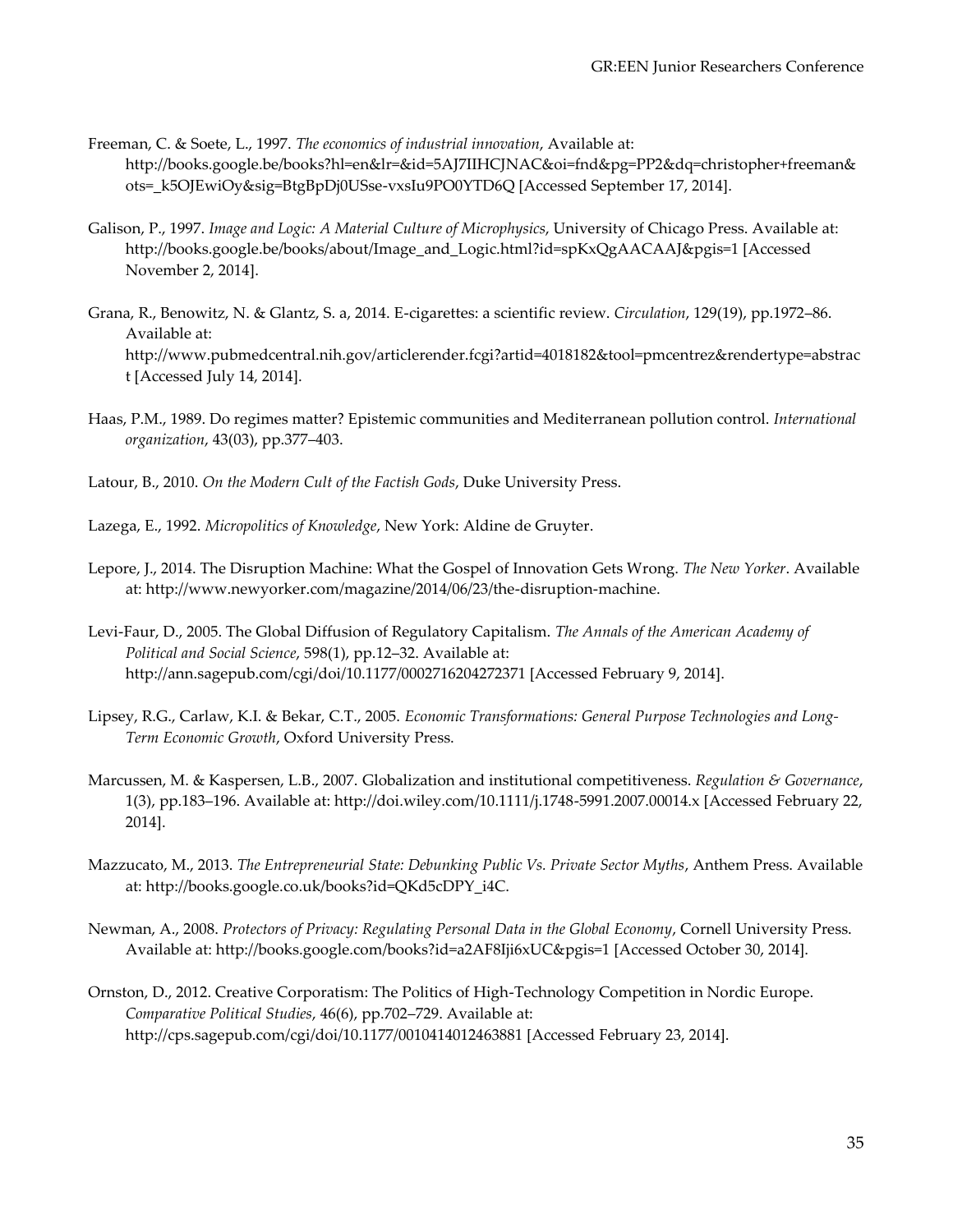- Polanyi, K., 1944. *The Great Transformation: The Political and Economic Origins of Our Time*, Beacon Press. Available at: http://books.google.co.uk/books?id=Vgli4QUSOk8C.
- Ponte, S. & Gibbon, P., 2011. *Governing through standards : origins, drivers and limitations*, Basingstoke: Palgrave Macmillan.
- Pouliot, V., 2008. The Logic of Practicality: A Theory of Practice of Security Communities. *International Organization*, 62(02), pp.257–289. Available at: http://www.journals.cambridge.org/abstract\_S0020818308080090 [Accessed March 3, 2014].
- Rao, H., 2009. *Market Rebels: How Activists Make or Break Radical Innovations*, New Jersey: Princeton University Press.
- Rawls, J., 2013. *Political Liberalism: Expanded Edition*, Columbia University Press. Available at: http://books.google.be/books/about/Political\_Liberalism.html?id=vXGZRYCkaNsC&pgis=1 [Accessed November 2, 2014].
- Rudin, M. & Alcock, C., 2014. *Burning Desire: The Seduction of Smoking*, United Kingdom: British Broadcasting Corporation (BBC). Available at: http://www.bbc.co.uk/programmes/b045cjmw.

Sabatier, P.A. & Weible, C. eds., 2014. *Theories of the Policy Process* 3rd Editio., Westview Press.

Sabel, C.F. & Zeitlin, J., 2008. Learning from Difference: The New Architecture of Experimentalist Governance in the EU. *European Law Journal*, 14(3), pp.271–327. Available at: http://doi.wiley.com/10.1111/j.1468- 0386.2008.00415.x.

Schumpeter, J.A., 1942. *Socialism, capitalism and democracy*, Harper and Brothers.

Seabrooke, L., 2014. Epistemic Arbitrage: Transnational Professional Knowledge in Action. *Journal of Professions and Organization*, 1(1), pp.49–64.

Seabrooke, L., 2007. Why political economy needs historical sociology. *International Politics*, 44(4), pp.390–413.

- Seabrooke, L. & Tsingou, E., 2014. Distinctions, affiliations, and professional knowledge in financial reform expert groups. *Journal of European Public Policy*, 21(3), pp.389–407. Available at: http://www.tandfonline.com/doi/abs/10.1080/13501763.2014.882967 [Accessed March 11, 2014].
- Seabrooke, L. & Tsingou, E., 2009. *Revolving Doors and Linked Ecologies in the World Economy: Policy Locations and the Practice of International Financial Reform*, Coventry. Available at: http://wrap.warwick.ac.uk/1849/1/WRAP\_Seabrooke\_26009.pdf.
- Tushman, M.L., 1977. Special Boundary Roles in the Innovation Process. *Administrative Science Quarterly*, 22(4), pp.587–605.